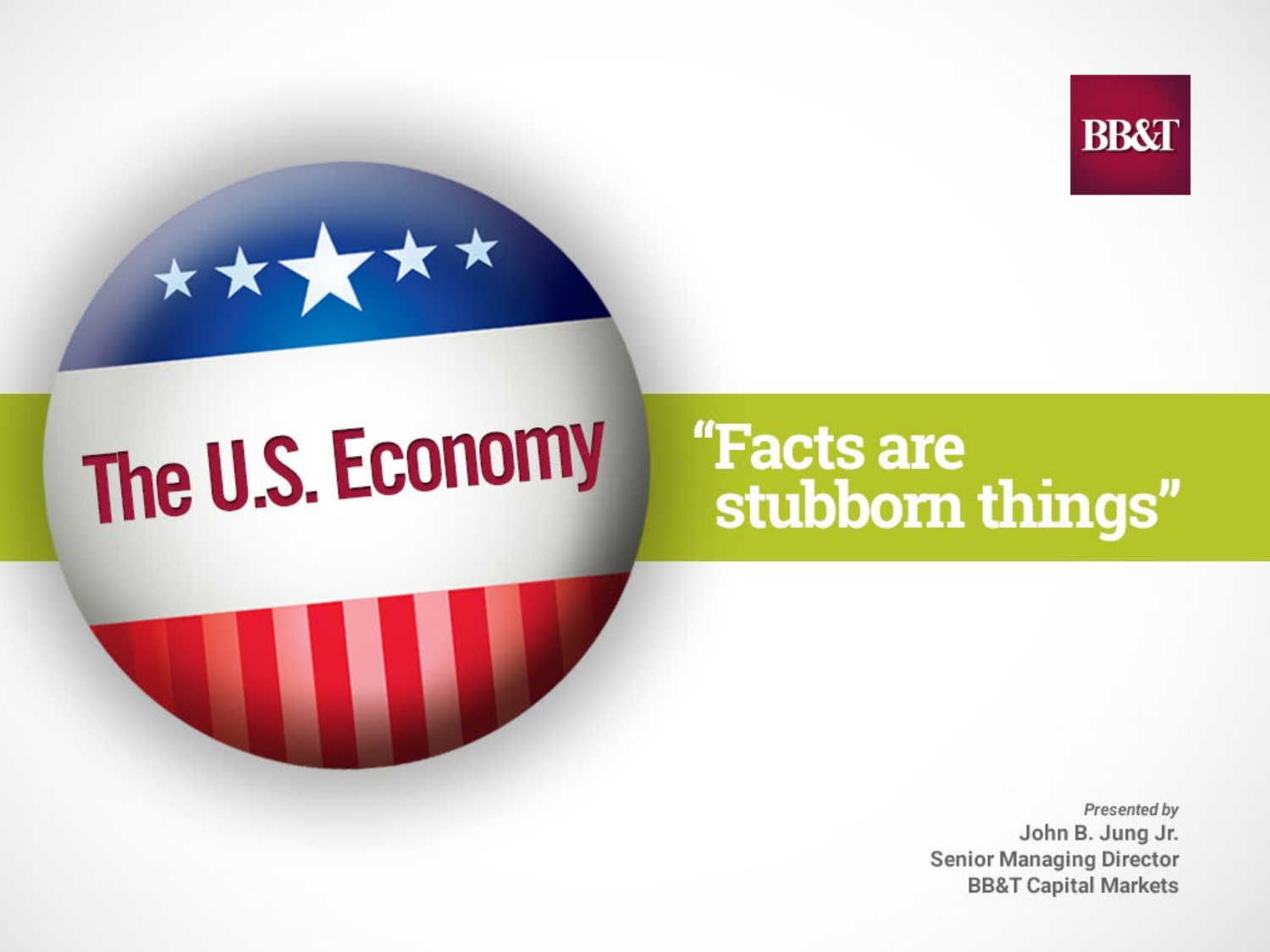#### **Important Disclosures**

BB&T Capital Markets is a division of BB&T Securities, LLC. Member FINRA/SIPC. BB&T Securities, LLC, is a wholly-owned, nonbank subsidiary of BB&T Corporation. Securities and insurance products or annuities sold, offered or recommended are not a deposit, not FDIC insured, not guaranteed by a bank, not insured by any federal government agency and may lose value.

The information contained herein, while not guaranteed by BB&T Capital Markets, has been obtained from sources which we believe to be reliable and accurate. This material is not to be considered an offer or solicitation regarding the sale of any security.

Discussions of past performance do not imply a guarantee of future results.

Comments regarding tax implications are informational only. BB&T Securities and its representatives do not provide tax or legal advice. You should consult your individual tax or legal professional before taking any action that may have tax or legal consequences.

The opinions expressed are solely those of John B. Jung, Jr. and do not represent the opinions of BB&T Securities. This material is presented for general information only and is not intended to provide specific advice or recommendations for any individual.

©2019, Branch Banking and Trust Company. All rights reserved.

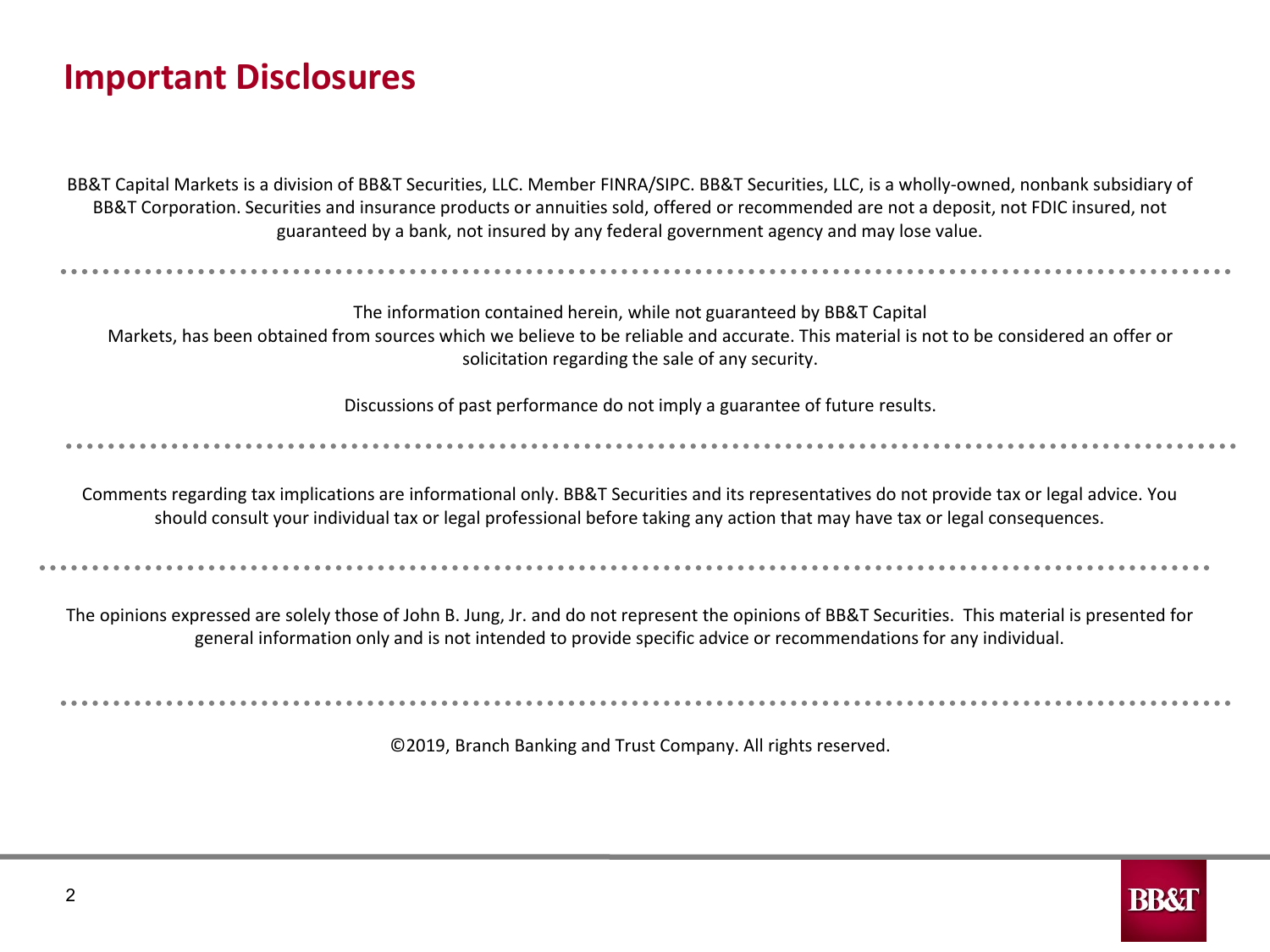"Facts are stubborn things; and whatever may be our wishes, our inclinations, or the dictates of our passions, they cannot alter the state of facts and evidence."

*- John Adams*

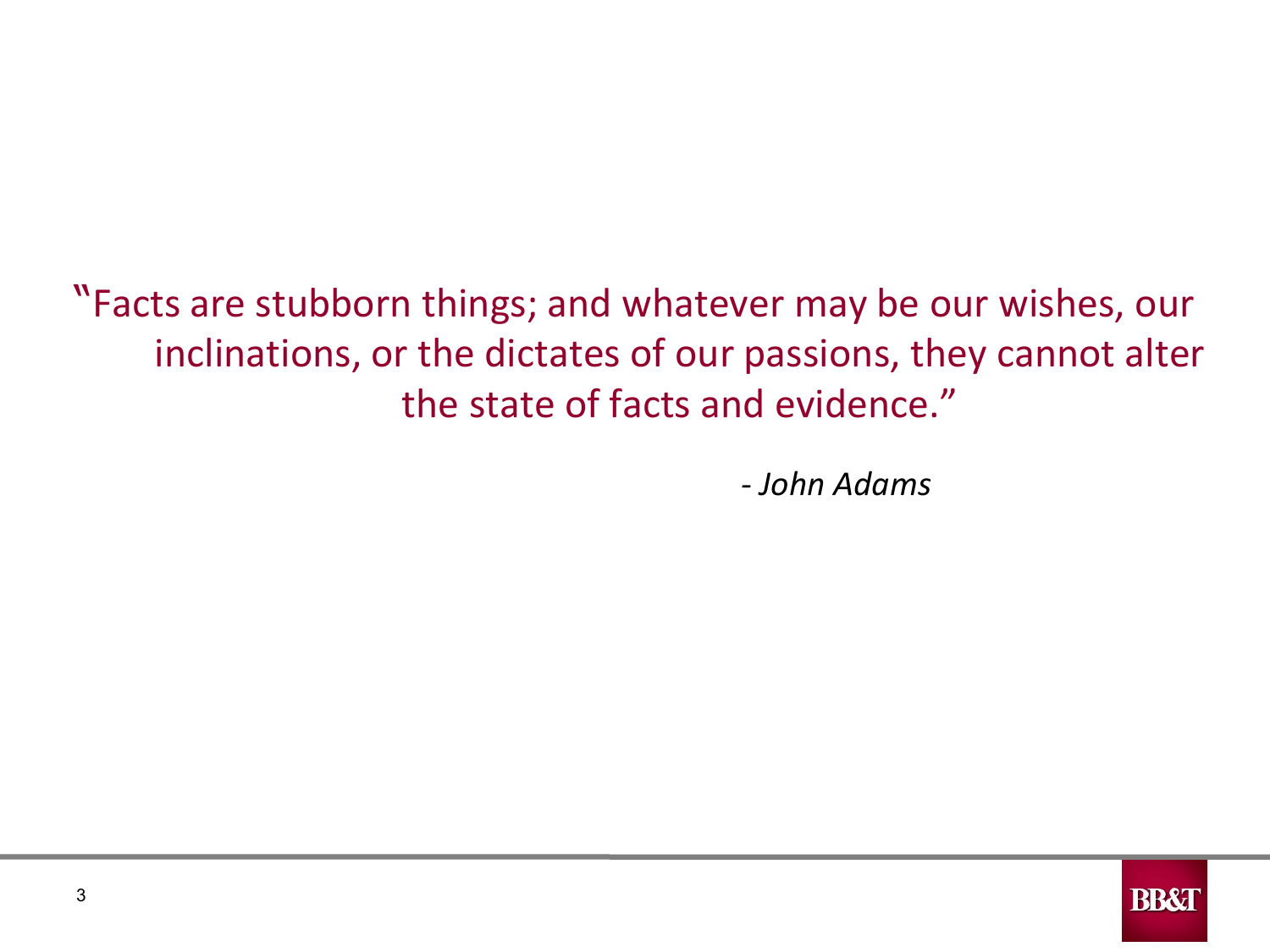#### "Nothing can now be believed which is seen in a newspaper" *- Thomas Jefferson*

"The fact that a man is a newspaper reporter is evidence of some flaw in character" *- Lyndon Johnson*

"I look forward to these confrontations with the press to kind of balance up the nice and pleasant things that come to me as president"

*- Jimmy Carter*

"Go into the corner over there, put on the dunce cap and stand with your back to the crowd"

*- Franklin Delano Roosevelt*

"The President of the United States will not stand and be questioned like a chicken thief by men whose names he does not even know"

*- Herbert Hoover*

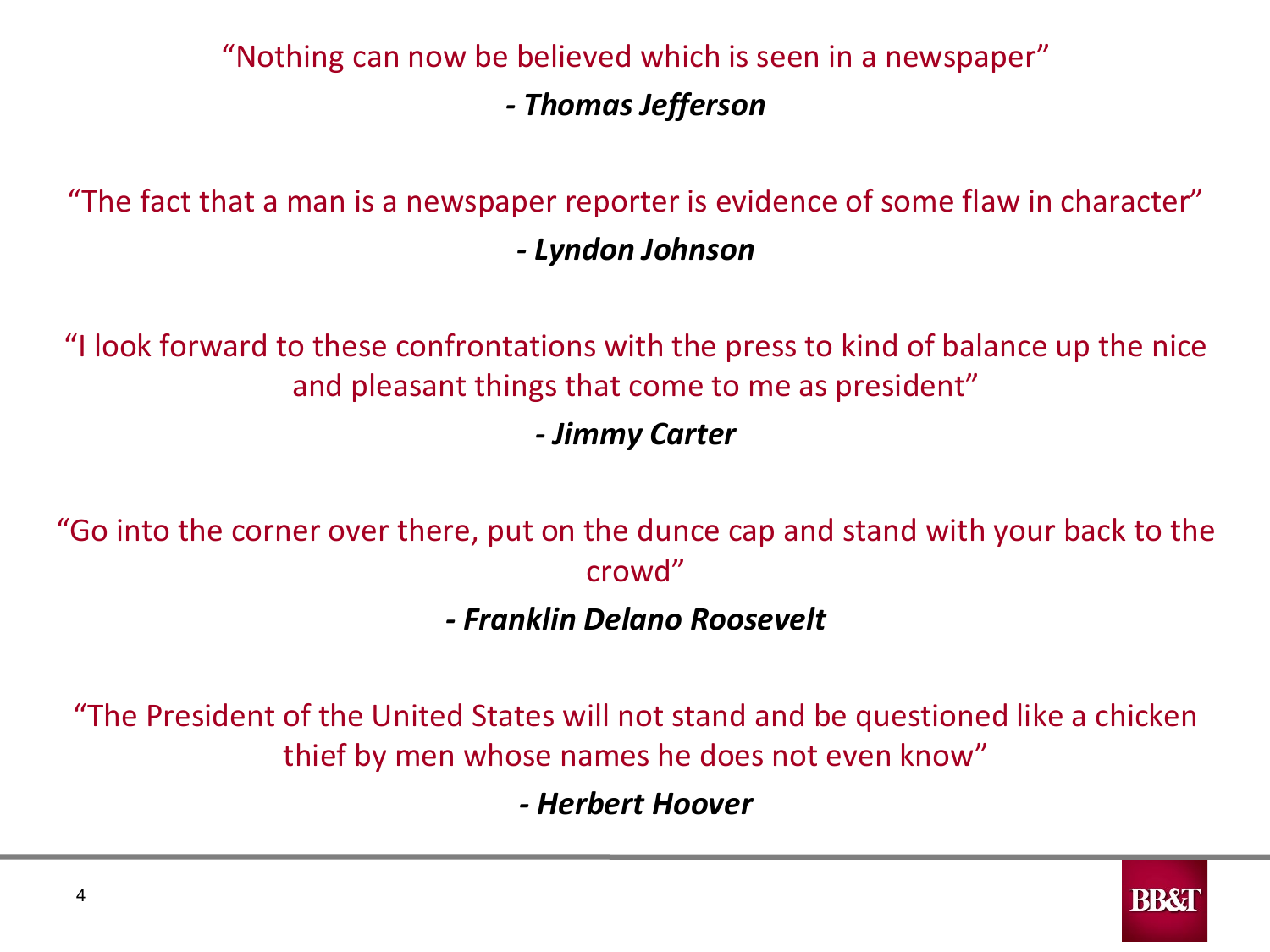#### *Global 10-Year Government Bond Yields*

**"The function of economic forecasting is to make astrology look respectable"** 

- John Kenneth Galbraith*, Economist and Author*

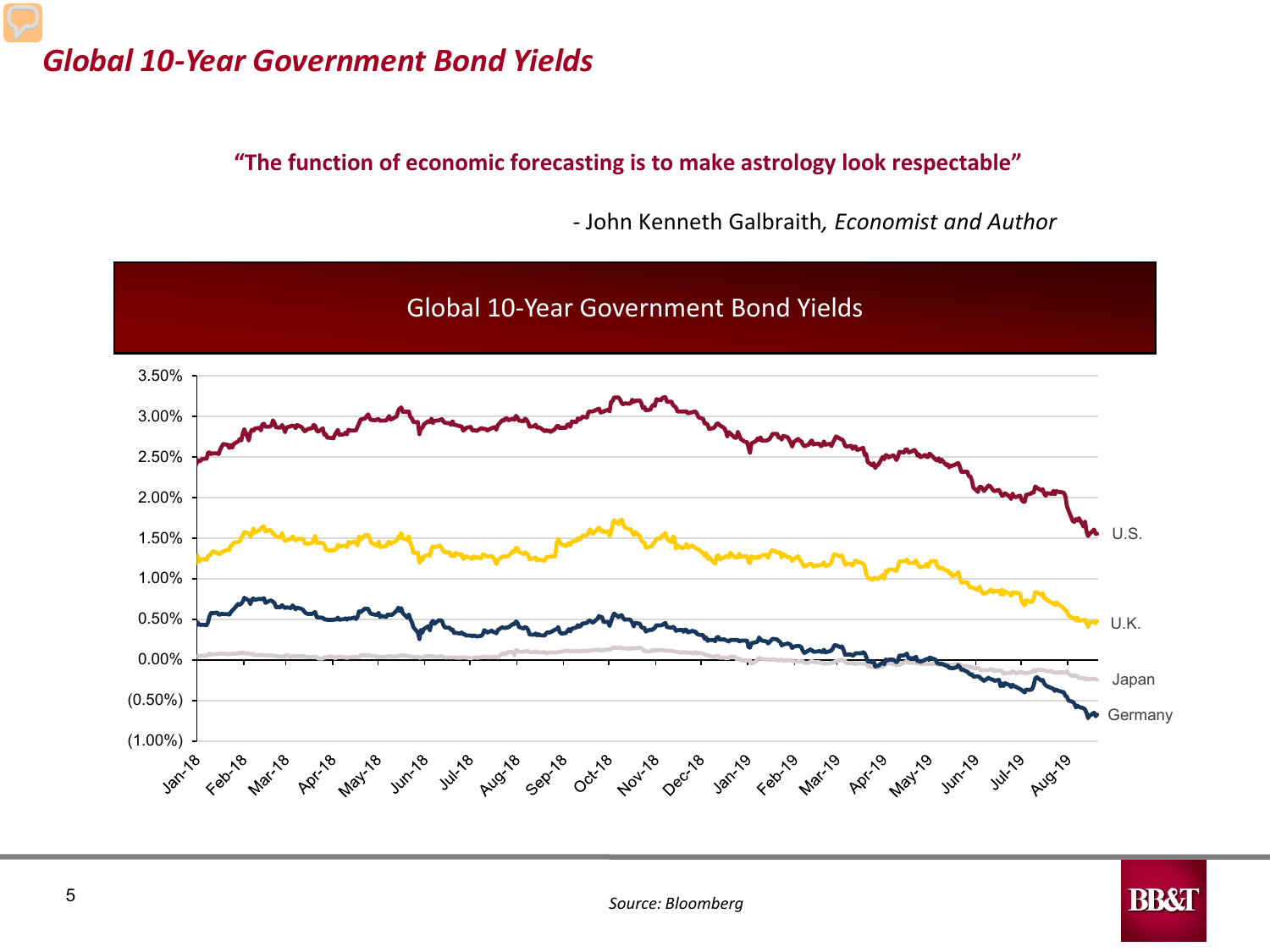#### *U.S. Long-Term Government Bond Yields*



6

Robert Shiller. Data for 1962-2018 represents 10-year Treasury yields as of December 31 each year within the period. 2019 data as of Source: Robert Shiller and Bloomberg. Data for 1871-1961 represents monthly U.S. long-term government bond yields compiled by *7/31/19. Length of low rate periods above are consecutive years with rates below 4%.*

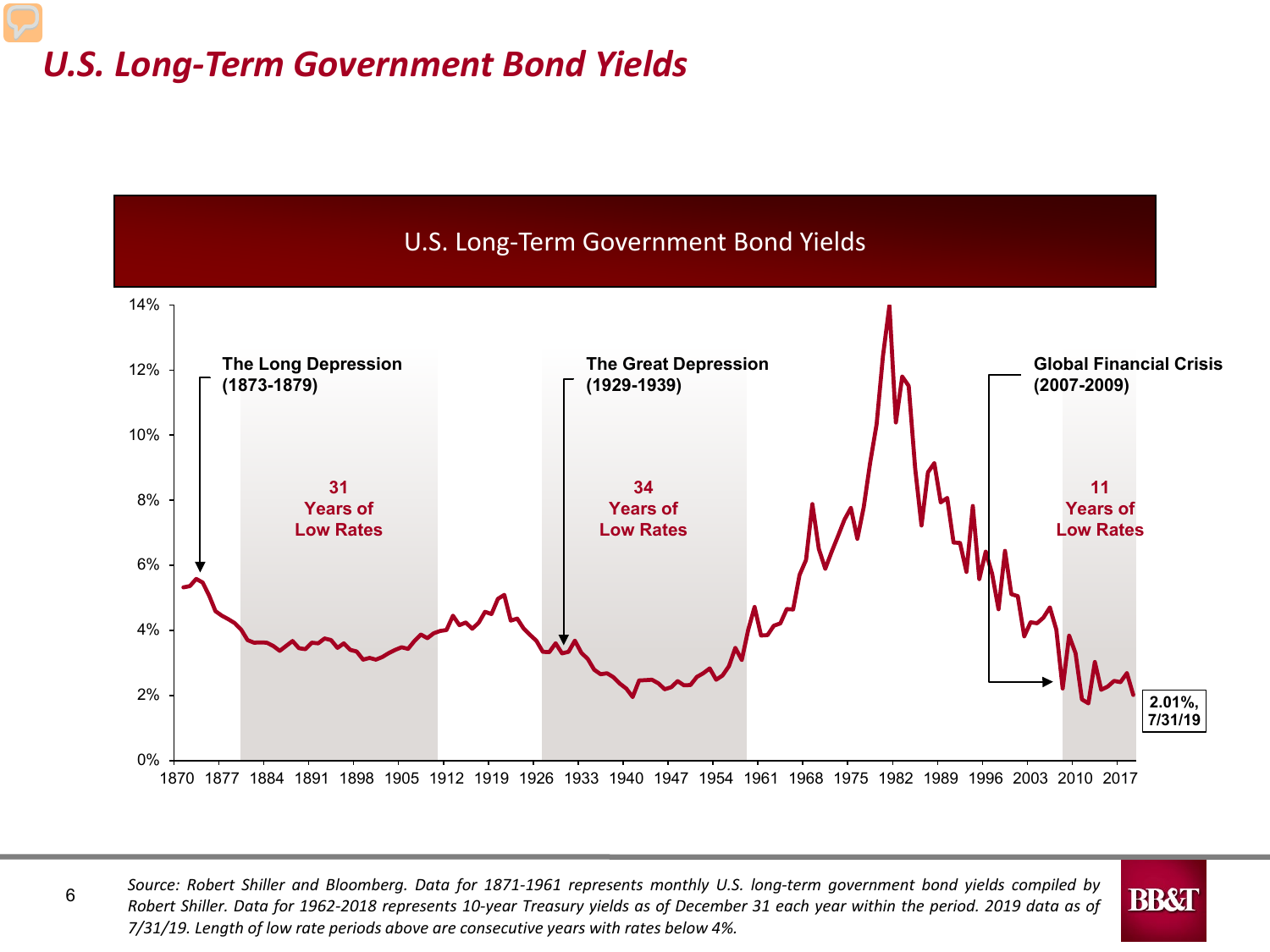#### *Flat / Inverted Yield Curve*



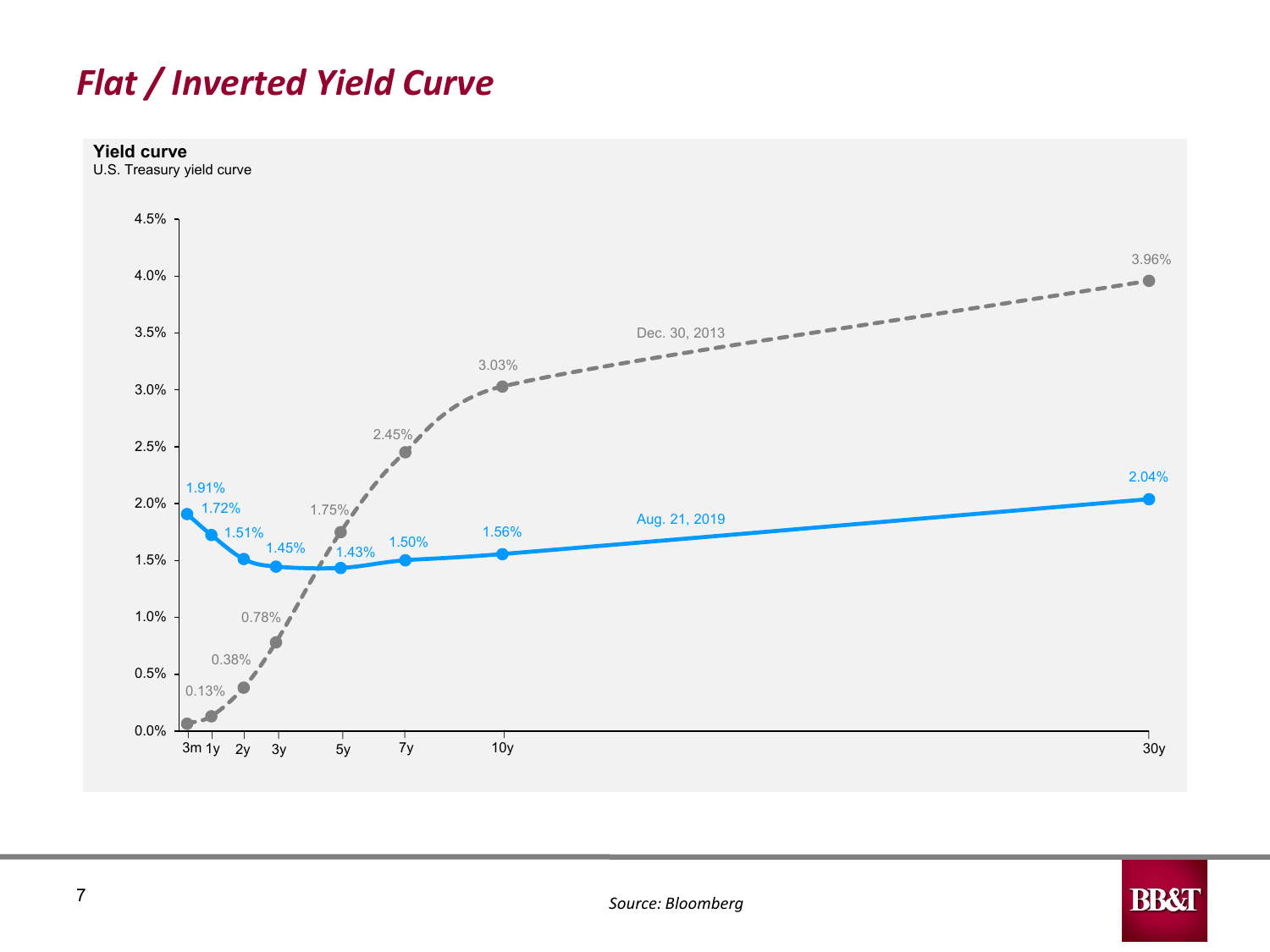#### *U.S. Consumer Confidence*





Consumer Confidence Index

*Consumer confidence climbed near all-time highs in 2018*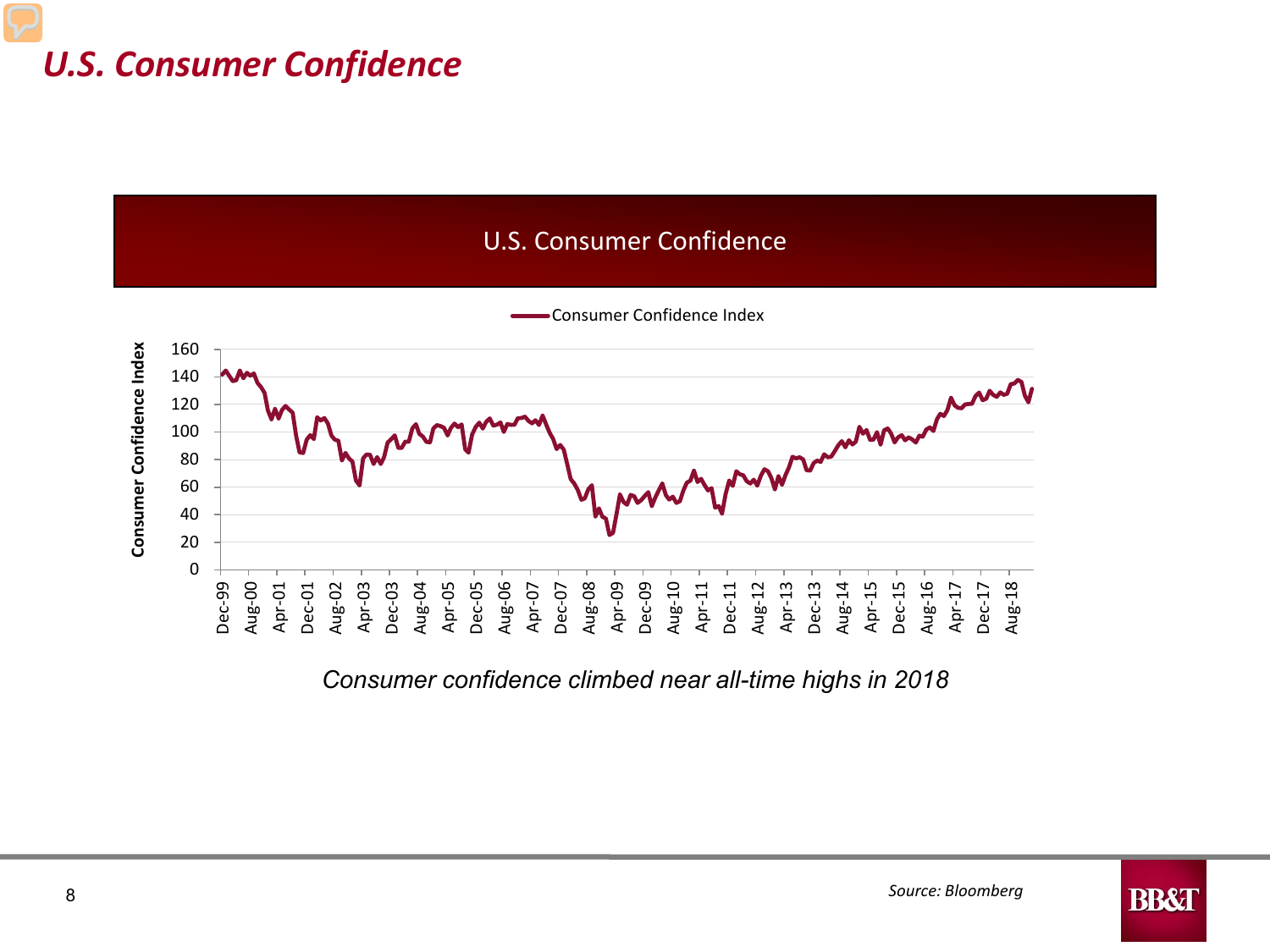#### *U.S. Consumer Confidence / U.S. Consumer Spending*



*Consumer spending continues to grow at a steady clip: +4%/year since 2000*

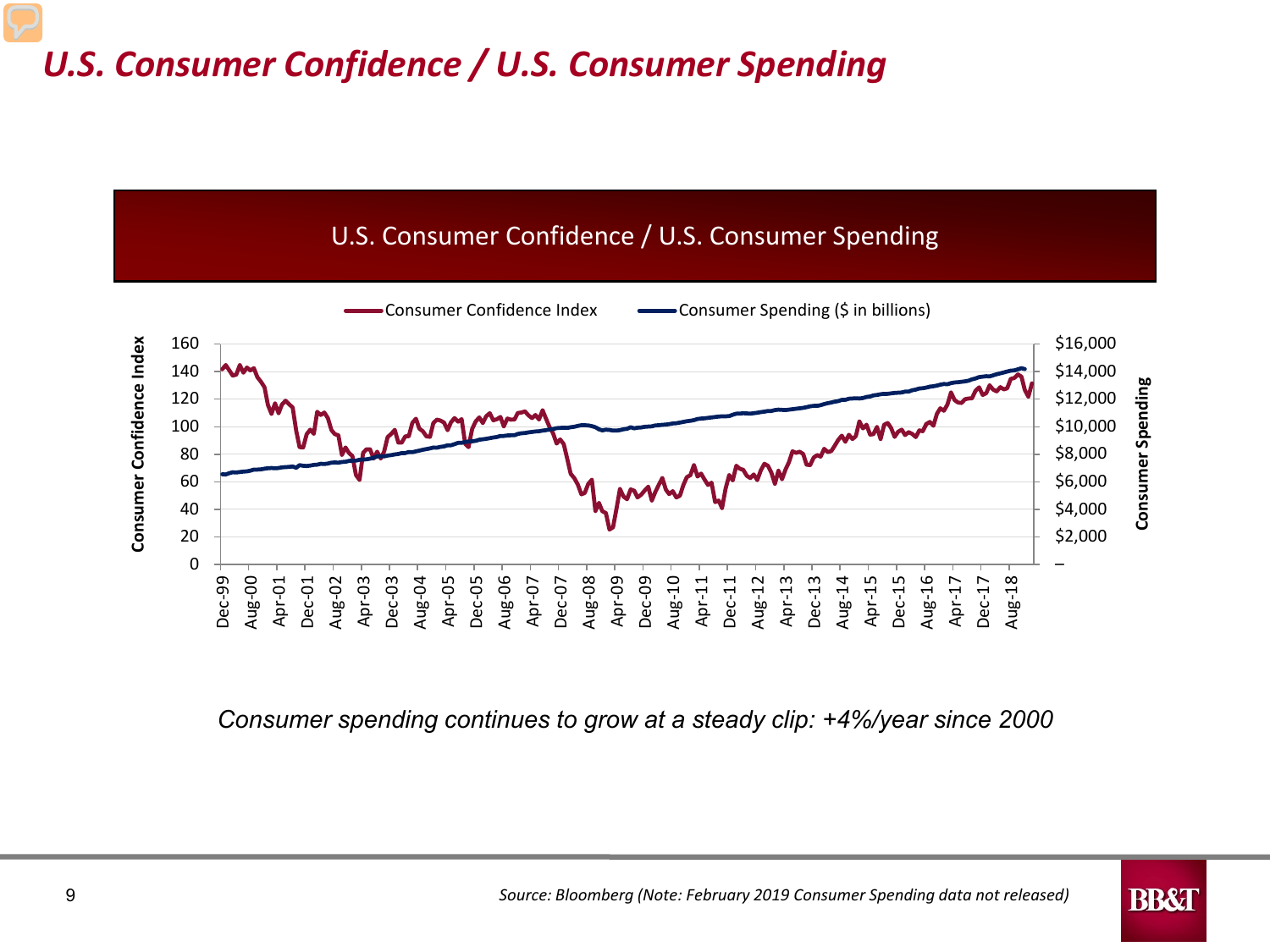#### *U.S. Consumer Confidence / U.S. Consumer Spending / U.S. Gross Domestic Product*

- 70+% of U.S. GDP (+3.1% 2018) is driven by consumption:
	- ‒ Job Growth (155+ million workers)\* / Consumer Confidence (highest since 2000) / Wage Growth (median household income \$61,372 (+10.4% over last three years – hours worked rising)
	- GDP also driven by Investment / Net Exports / Government Spending



*GDP has grown in lock-step with consumer spending in the new millennium*

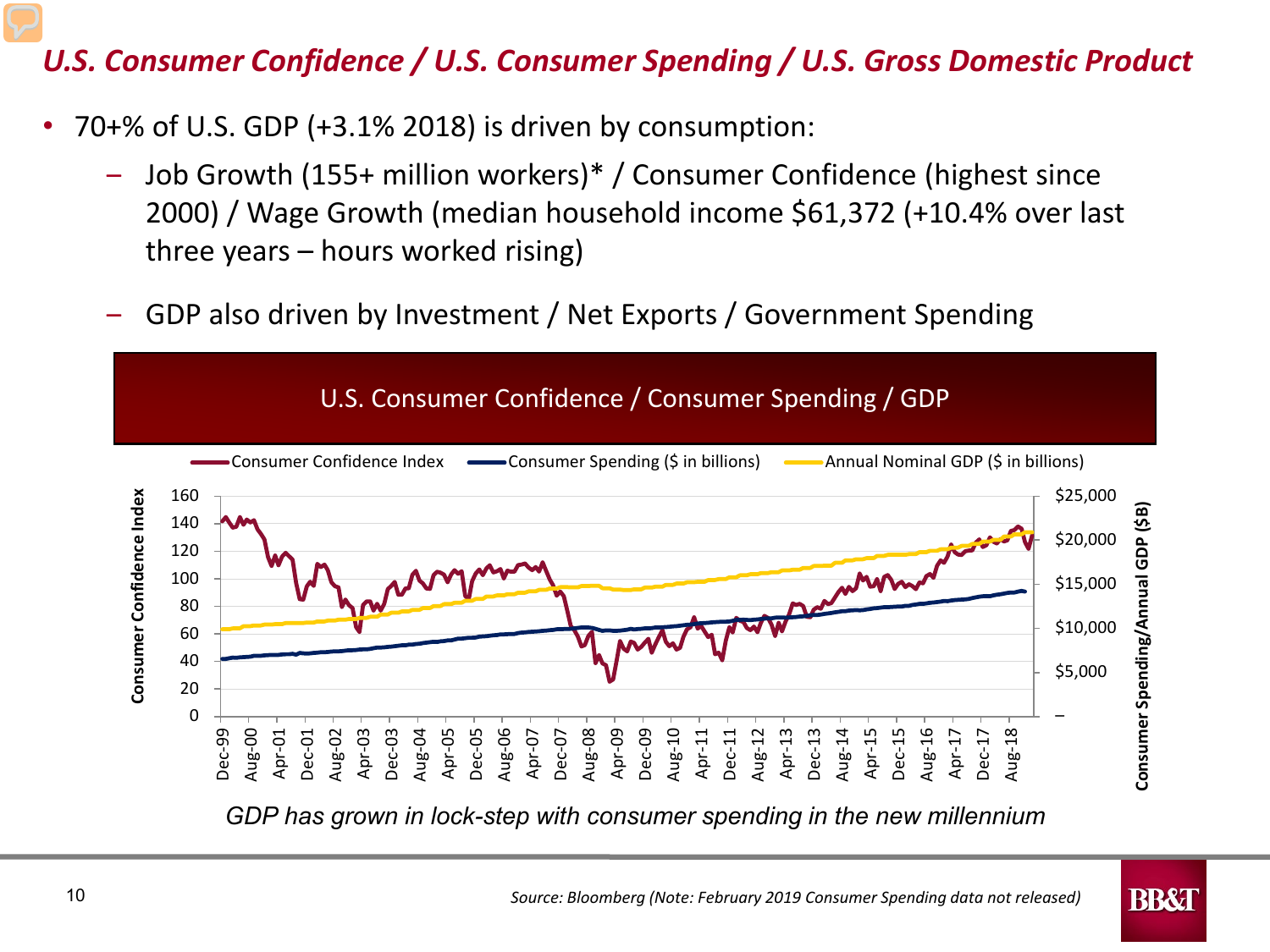#### *U. S. Employment*



*U.S. Total Employment surpassed 155 million in 2018, growing 1.4% per year since bottoming in 2009*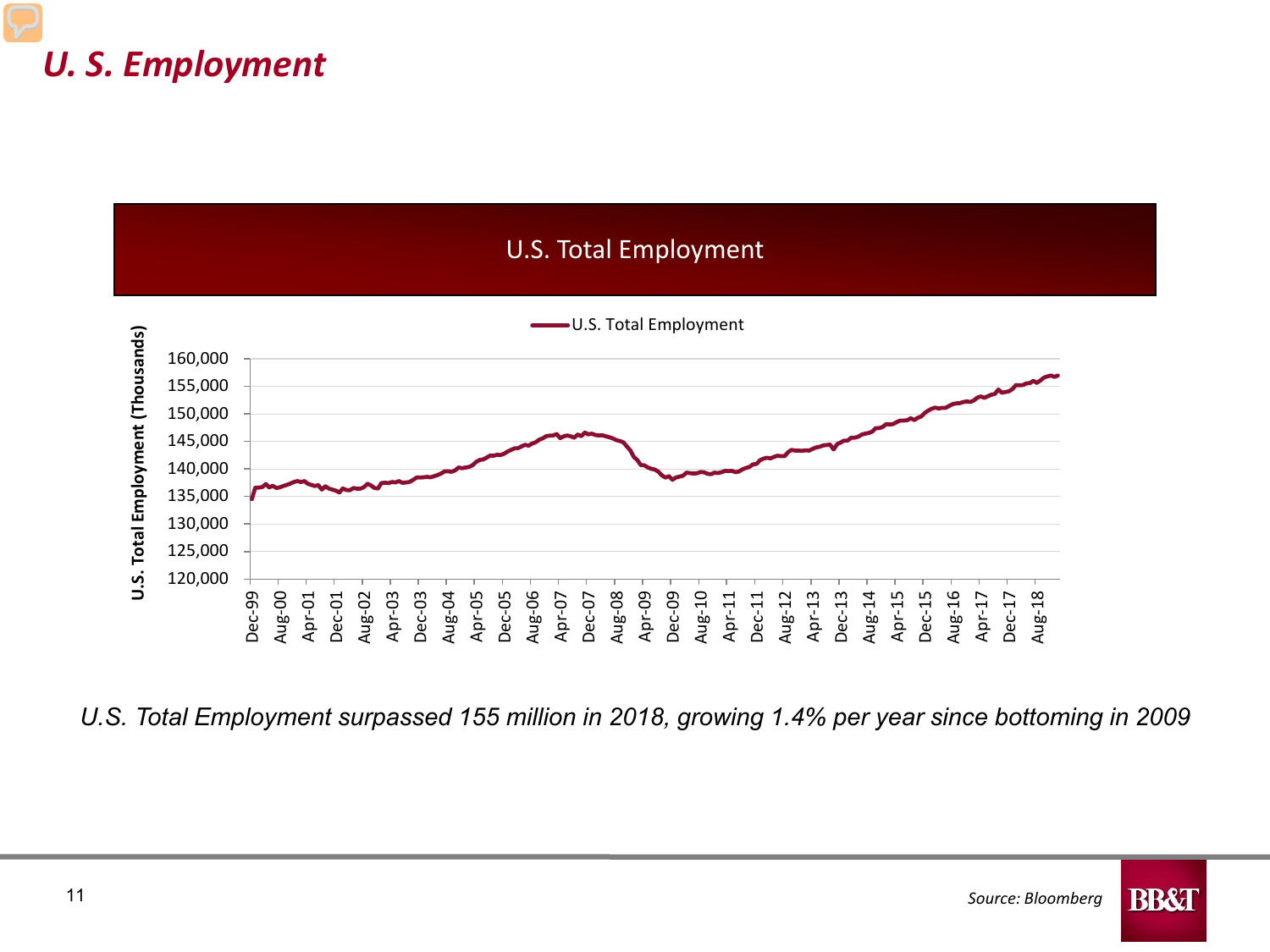### *U.S. Employment / Labor Force Participation*

Is the U.S. running out of workers?



*Labor force participation had bottomed at lows unseen since 1978*

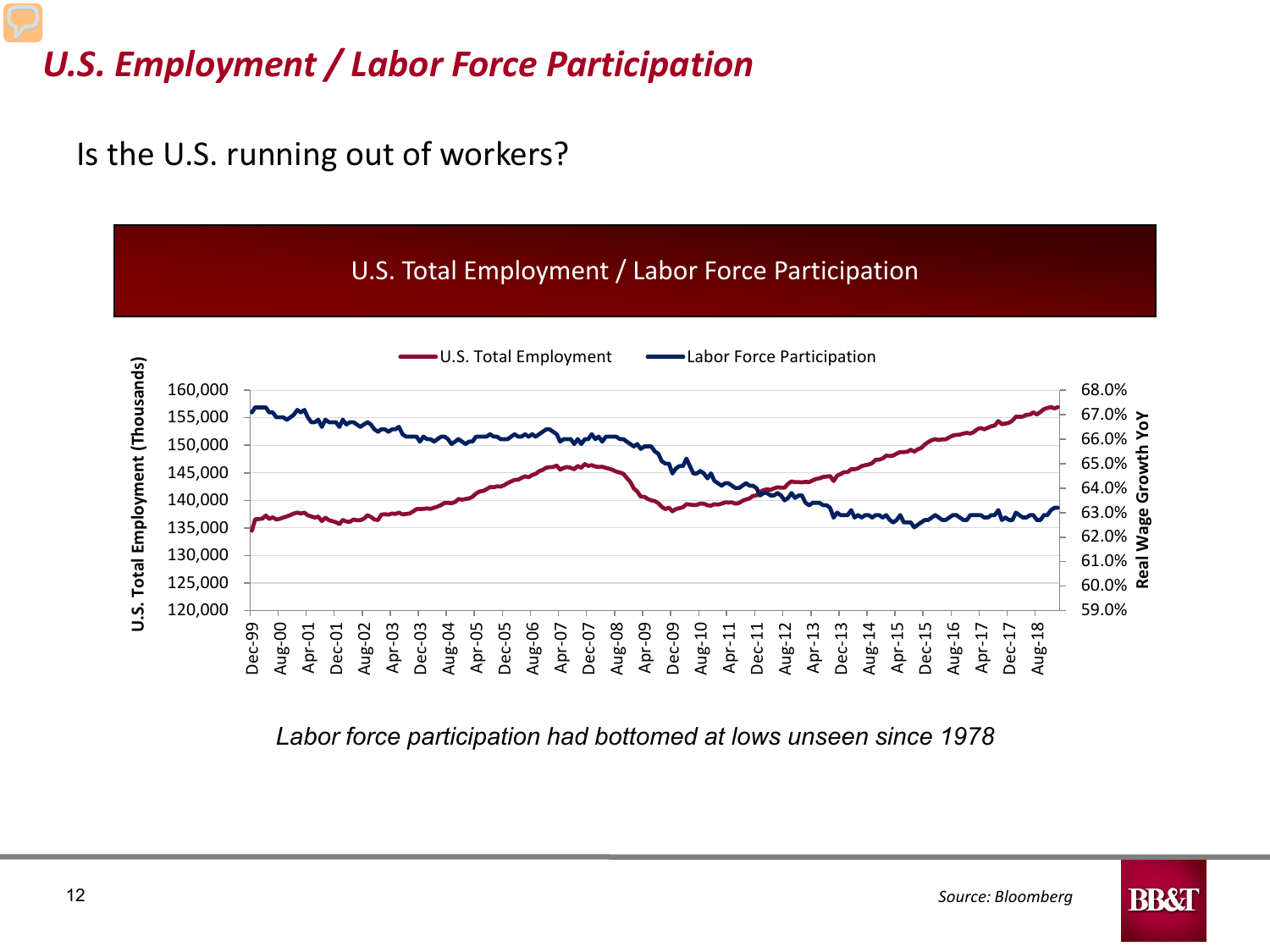#### *U.S. Labor Force Productivity*

Labor productivity is a measure of economic performance that compares the amount of goods and services produced (output) with the number of hours worked to produce those goods and services



*Average annual growth of 1.8% since 2000*

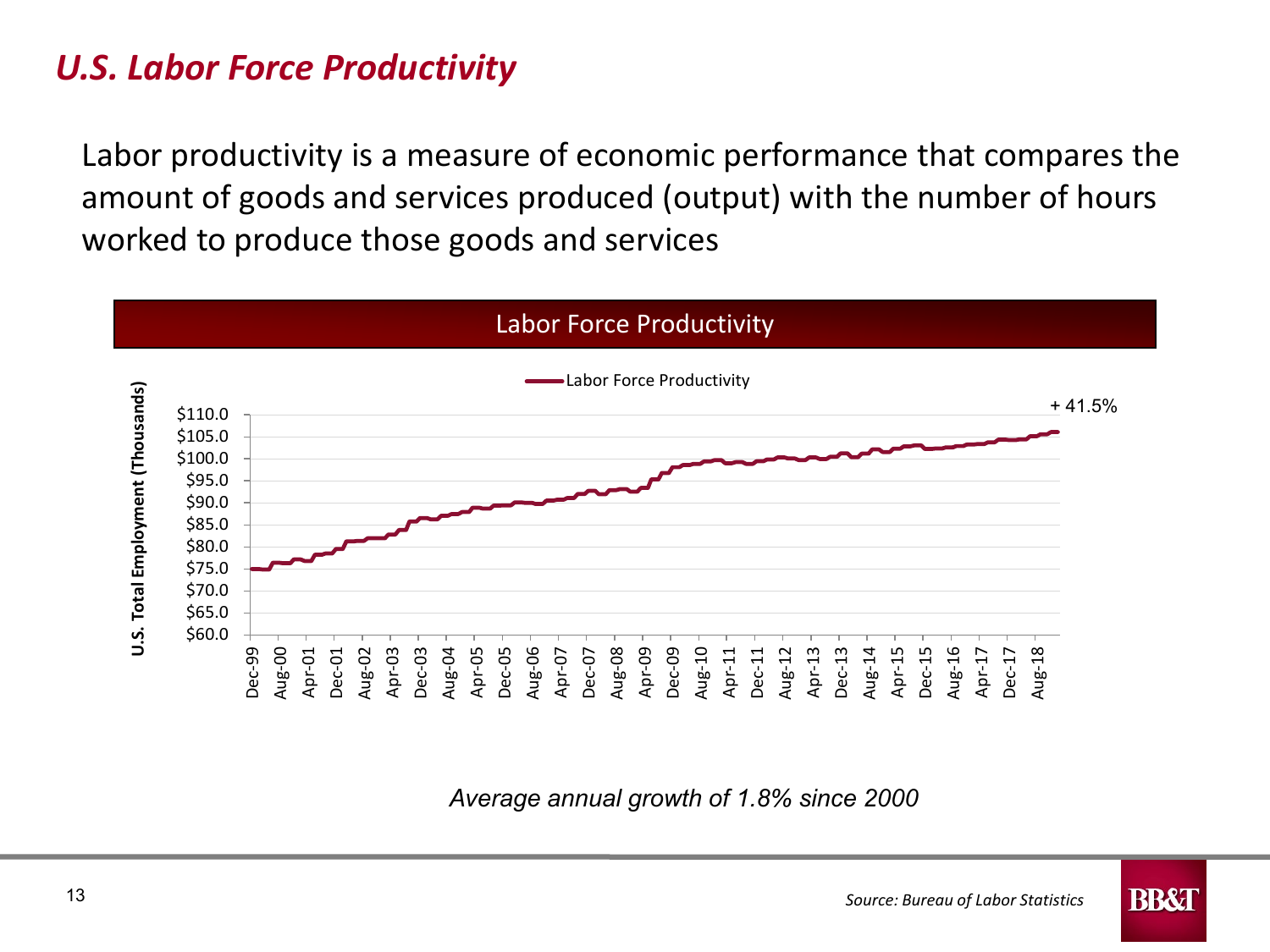# "A people… who are possessed of the spirit of commerce, who see and who will pursue their advantages may achieve almost anything."

"Perseverance and spirit have done wonders in all ages"

*- George Washington*

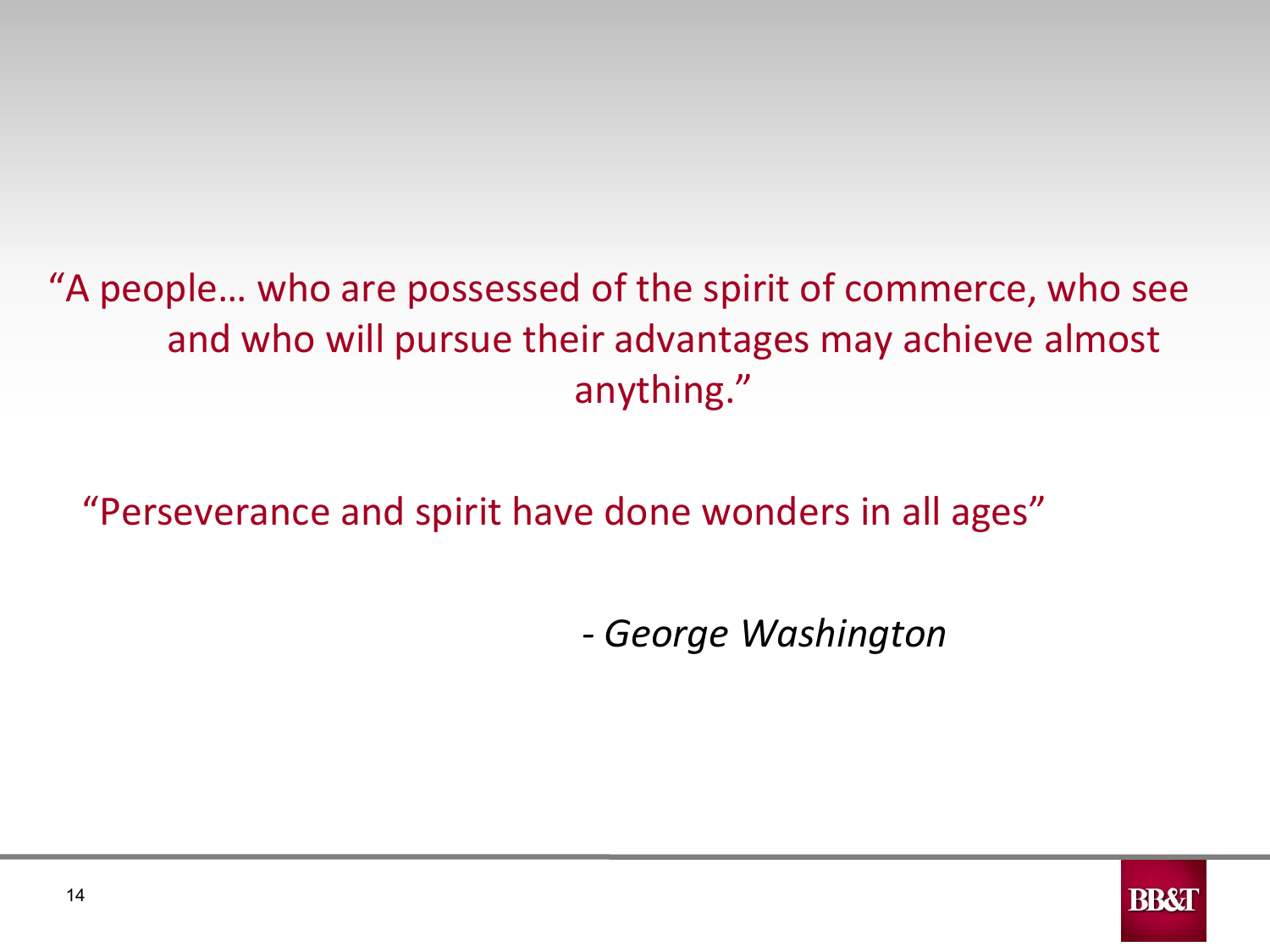# **What makes the U.S. economy exceptional**

- The Atlantic & Pacific Oceans
- Natural Harbors & River Transportation
- Abundant Farmland
- Raw Materials
- Government Stability
- World War II / United States Navy
- Transportation Infrastructure
- Education Opportunities
- Energy U.S. is the worlds' largest oil and natural gas producer

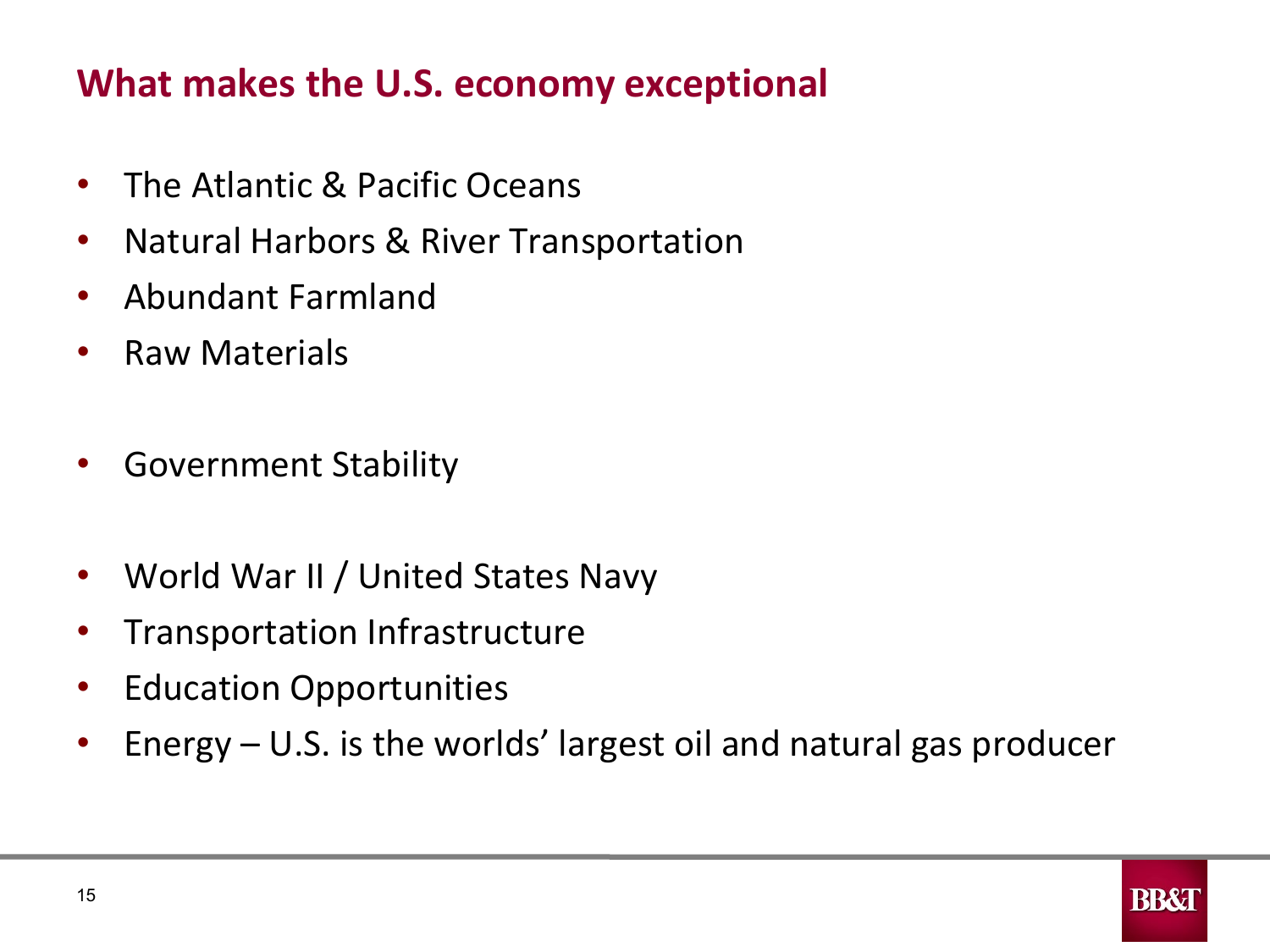# **"If you put the government in charge of the Sahara Desert in five years there would be a shortage of sand."**

- *Milton Friedman*

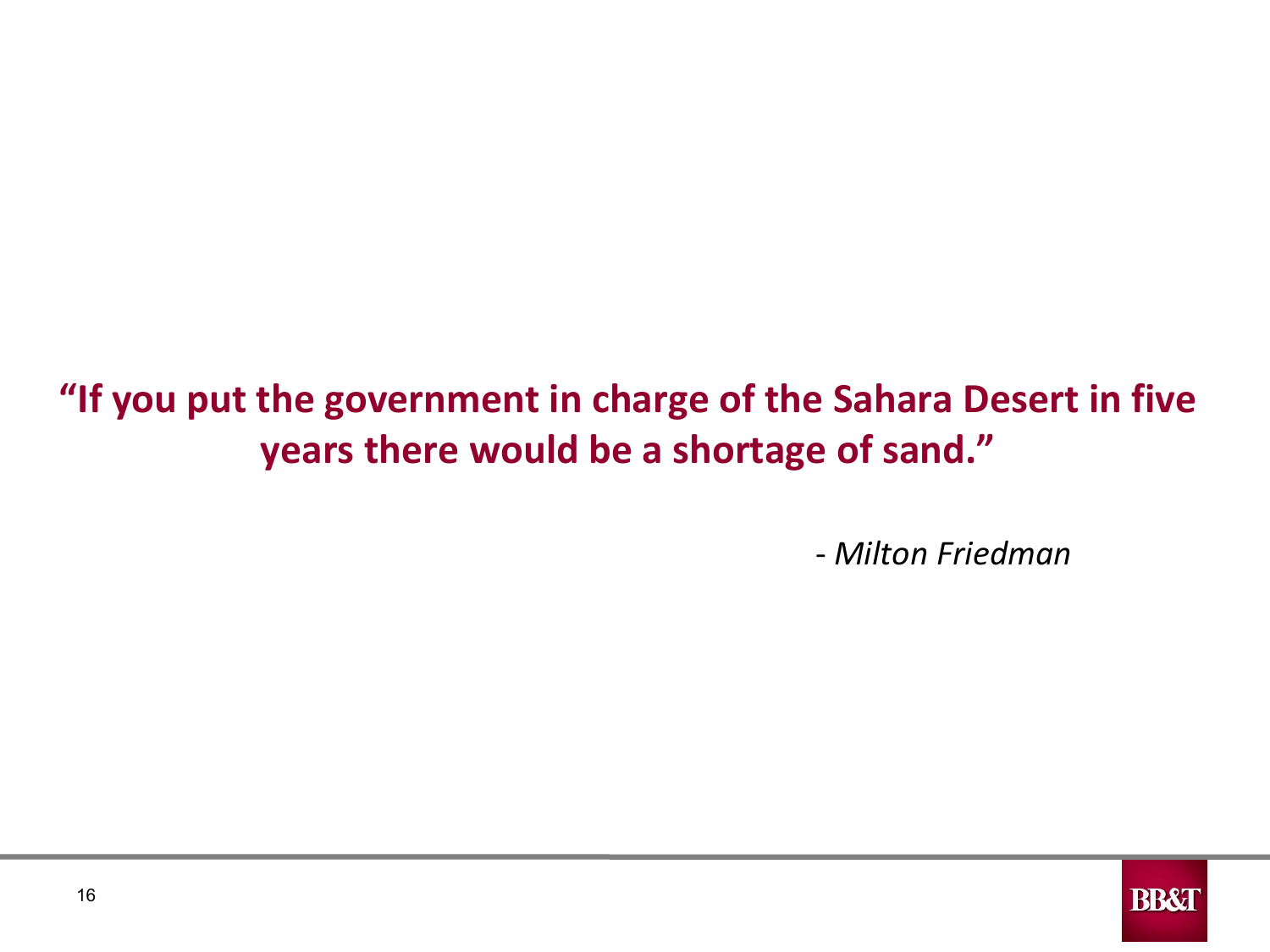### *U. S. Government Debt*

#### **2018 Debt Increased by \$651 billion**



**BB&T**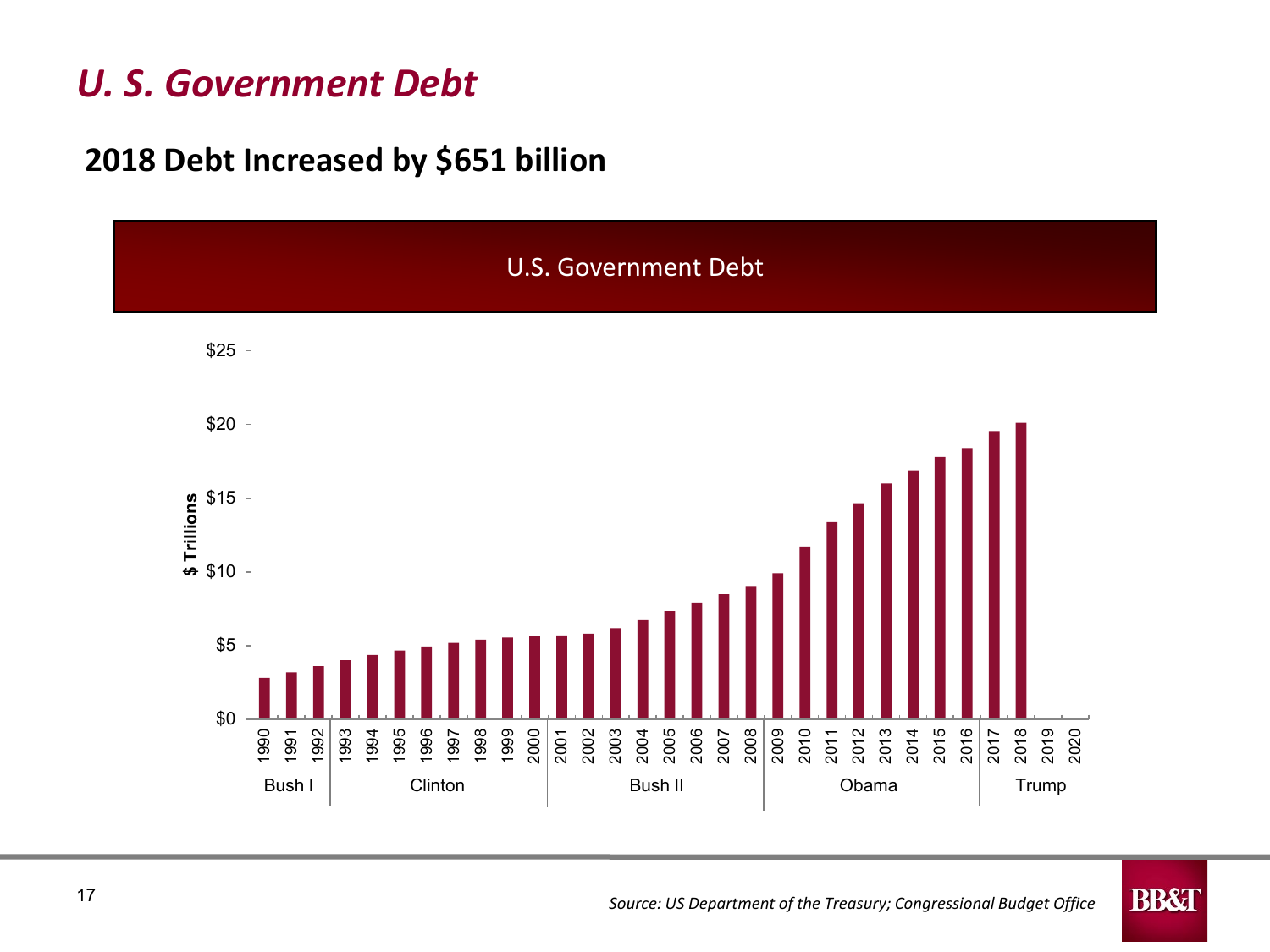#### *Flat / Inverted Yield Curve*



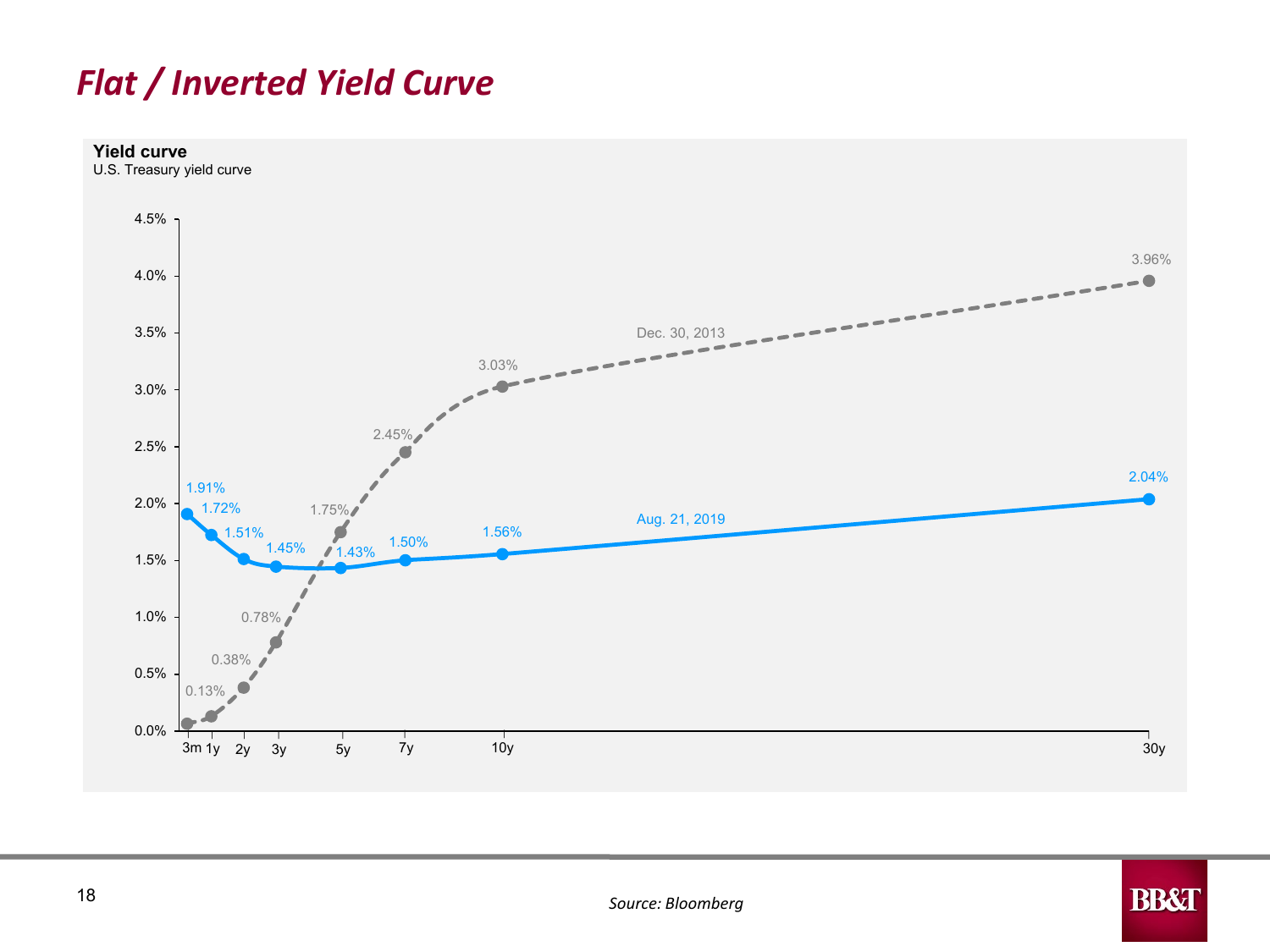# *U.S. Government Spending*

# Government Spending by Category (2018) **Education, 2.6% Other, 6.9%** (**made up of Protection / Transportation / General Government and Other)**



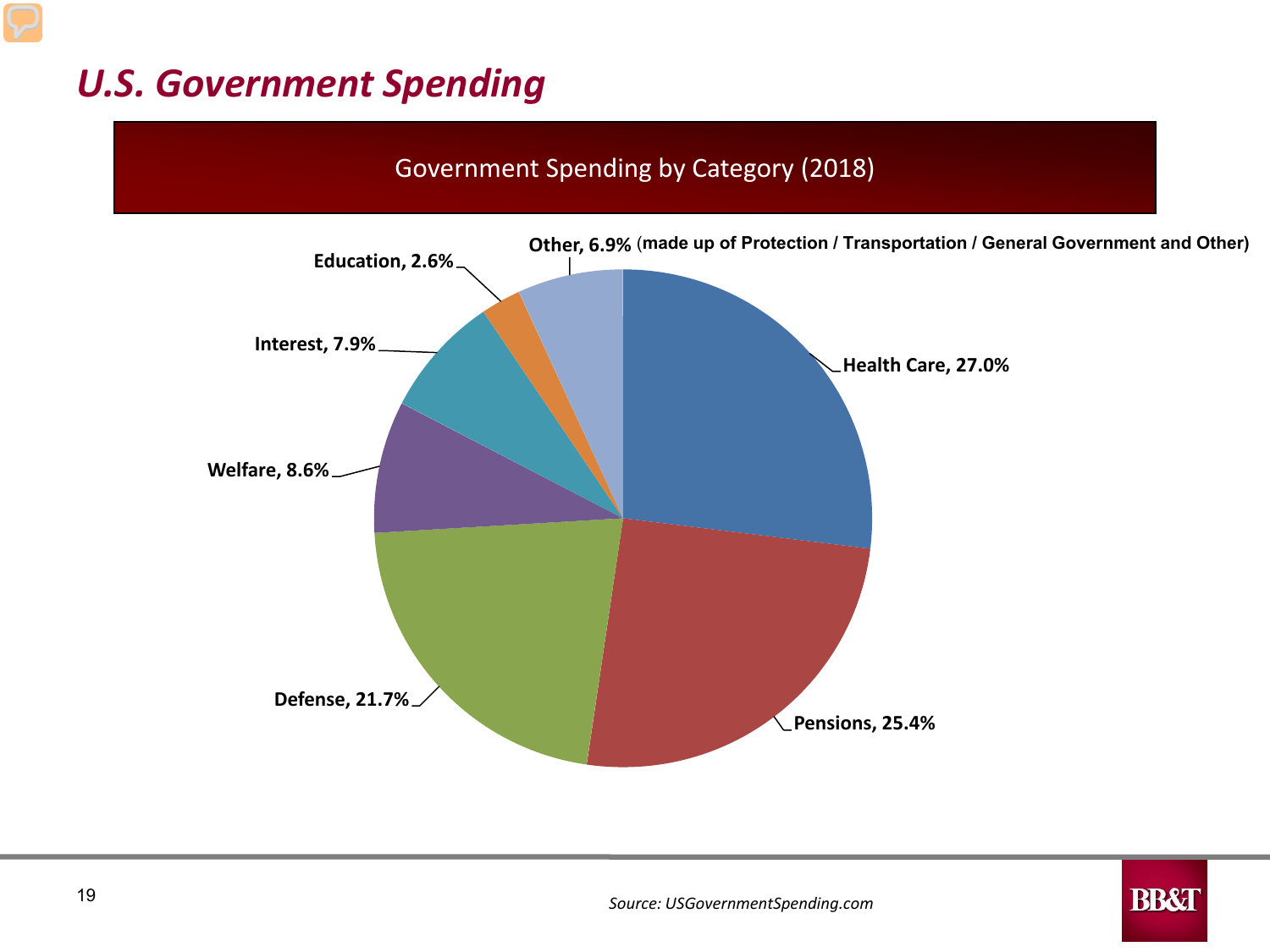#### *U. S. Government Outlays*

#### **2018 Government Spending was \$3.96 Trillion**

#### 10.0% 12.0% 14.0% 16.0% 18.0% 20.0% 22.0% 24.0% 26.0% 2002 2018  $\cdot$  Outlays % of U.S. GDP (1950-2018)  $\quad -$  Average 1950-2018 Total U.S. Government Outlays as a % of GDP

**BB&T** 

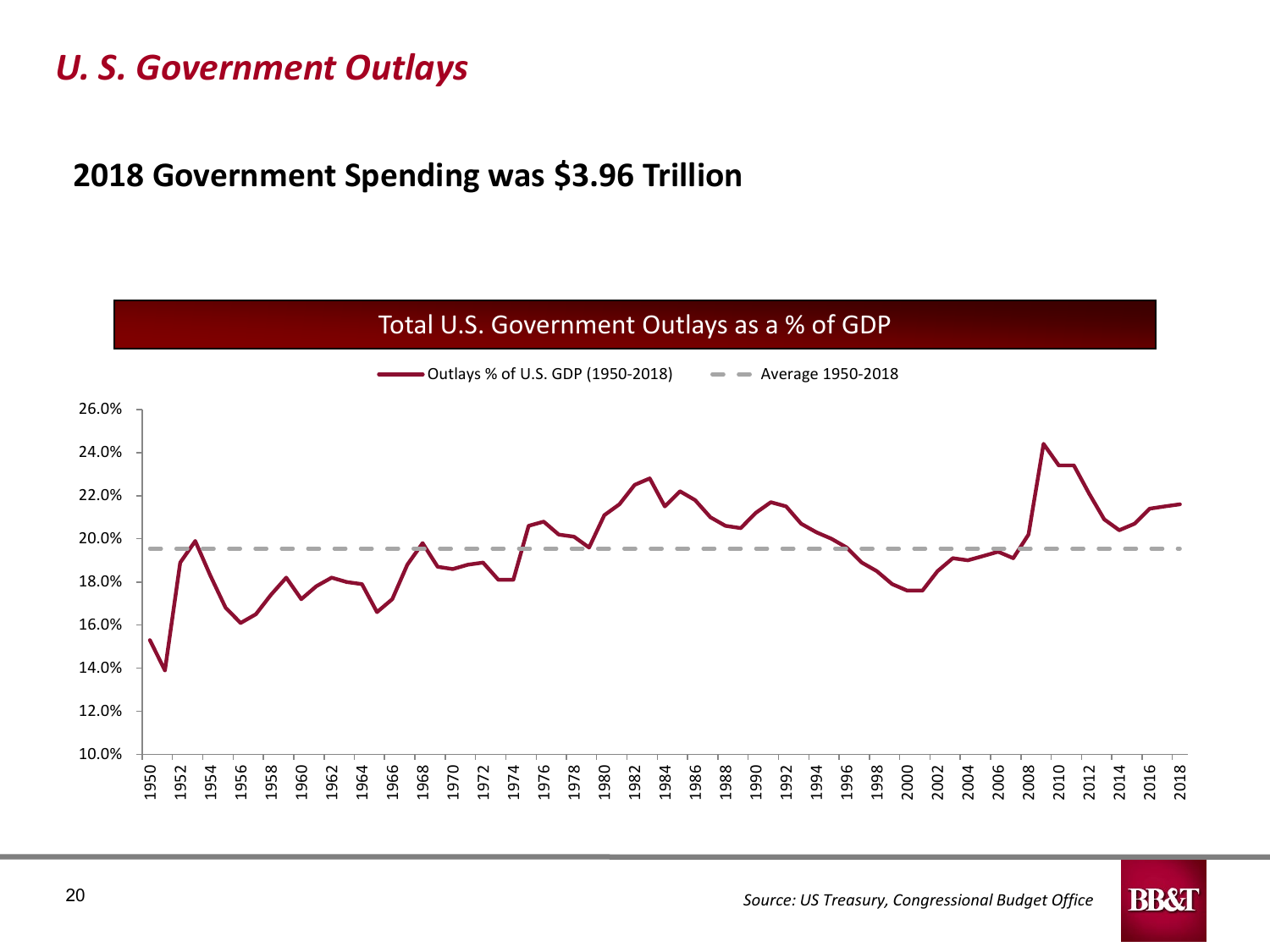#### *U. S. Government Revenue*

#### **2018 U.S. Government Revenue was \$3.31 Trillion**

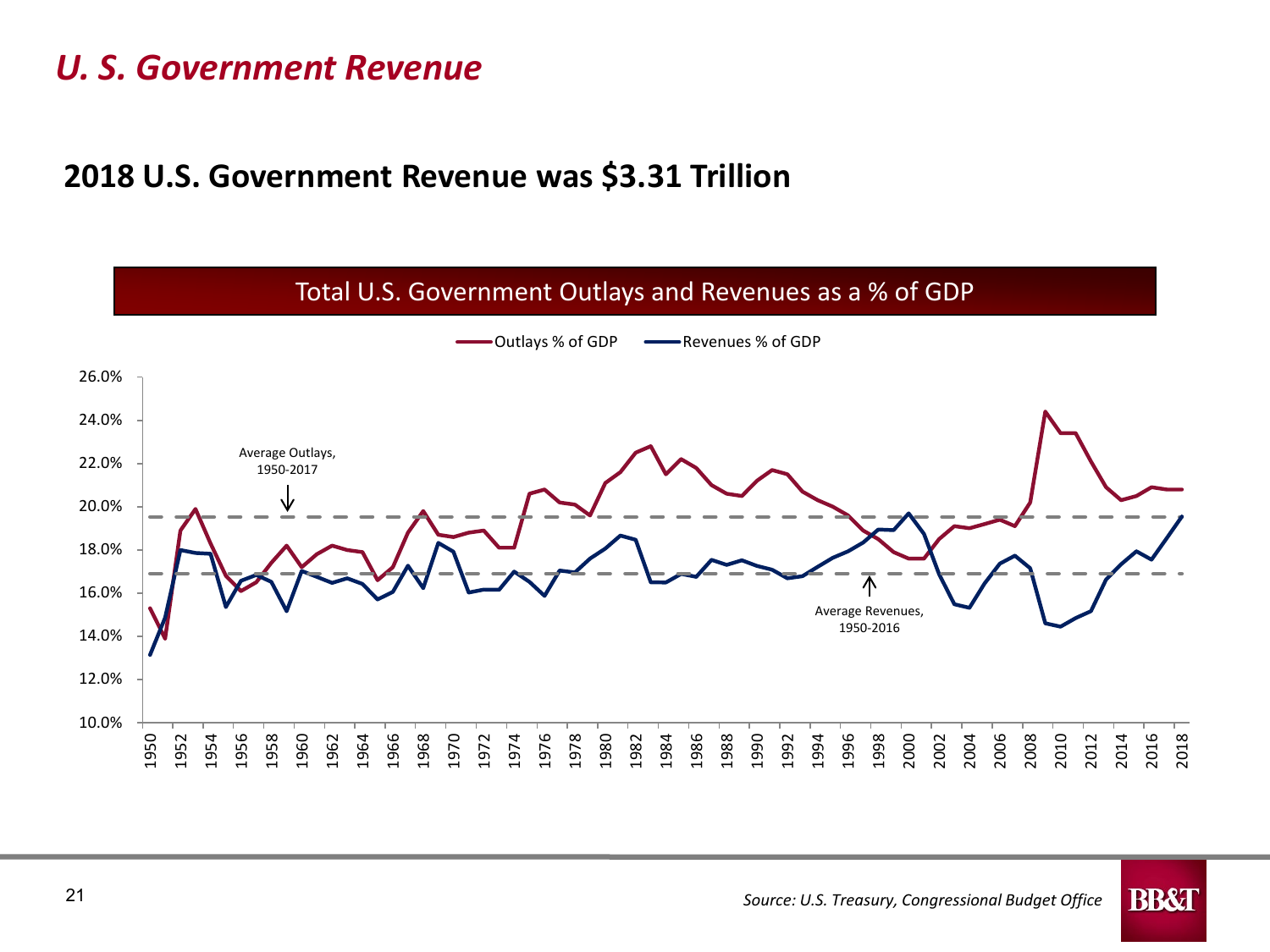#### *U.S. Government Borrowing*

- The 1950 to 2005 average deficit was \$75 billion; the 2006 to 2018 average deficit was **\$738 billion**
- Since the end of World War II federal tax revenue has grown 15% faster than national income – while federal spending has grown 50% faster\*

#### Average net borrowing as a % of GDP



**BB&T**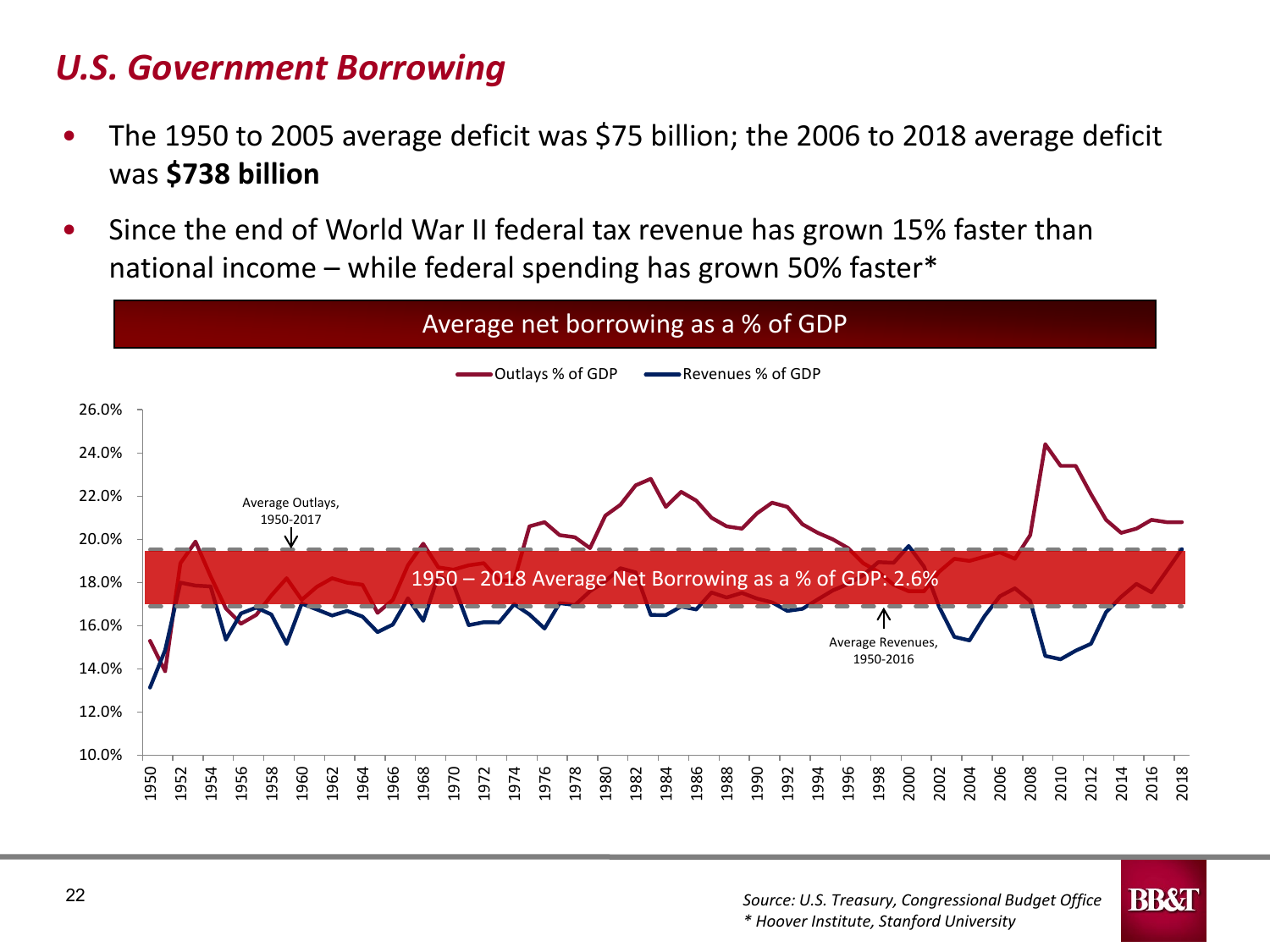#### *U.S. Government Interest Expense*

#### Annual Interest Expense at Increasing Rates



**Interest Expense**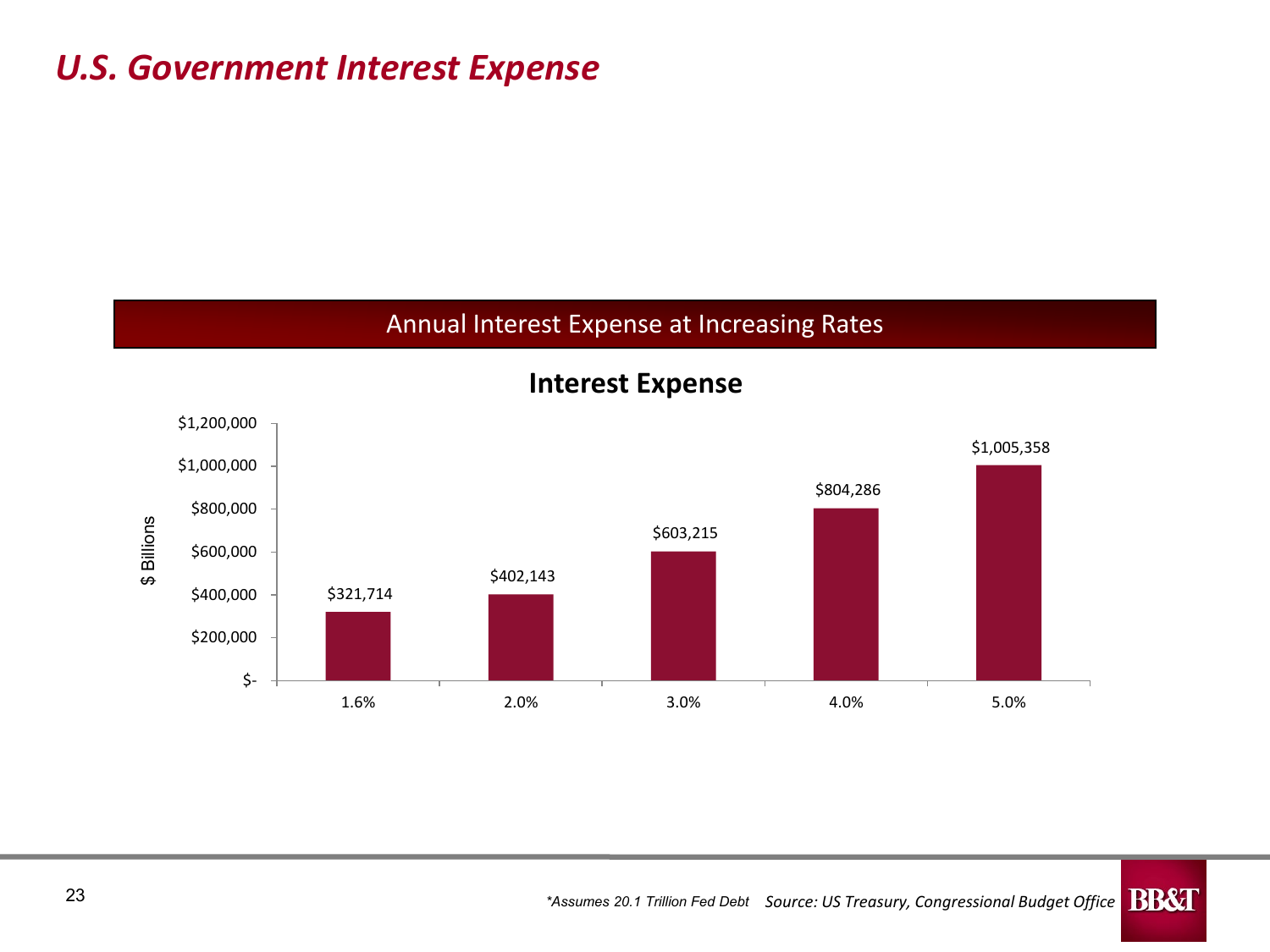# **"The most terrifying words in the English language are: I'm from the government and I'm here to help."**

*- Ronald Reagan*

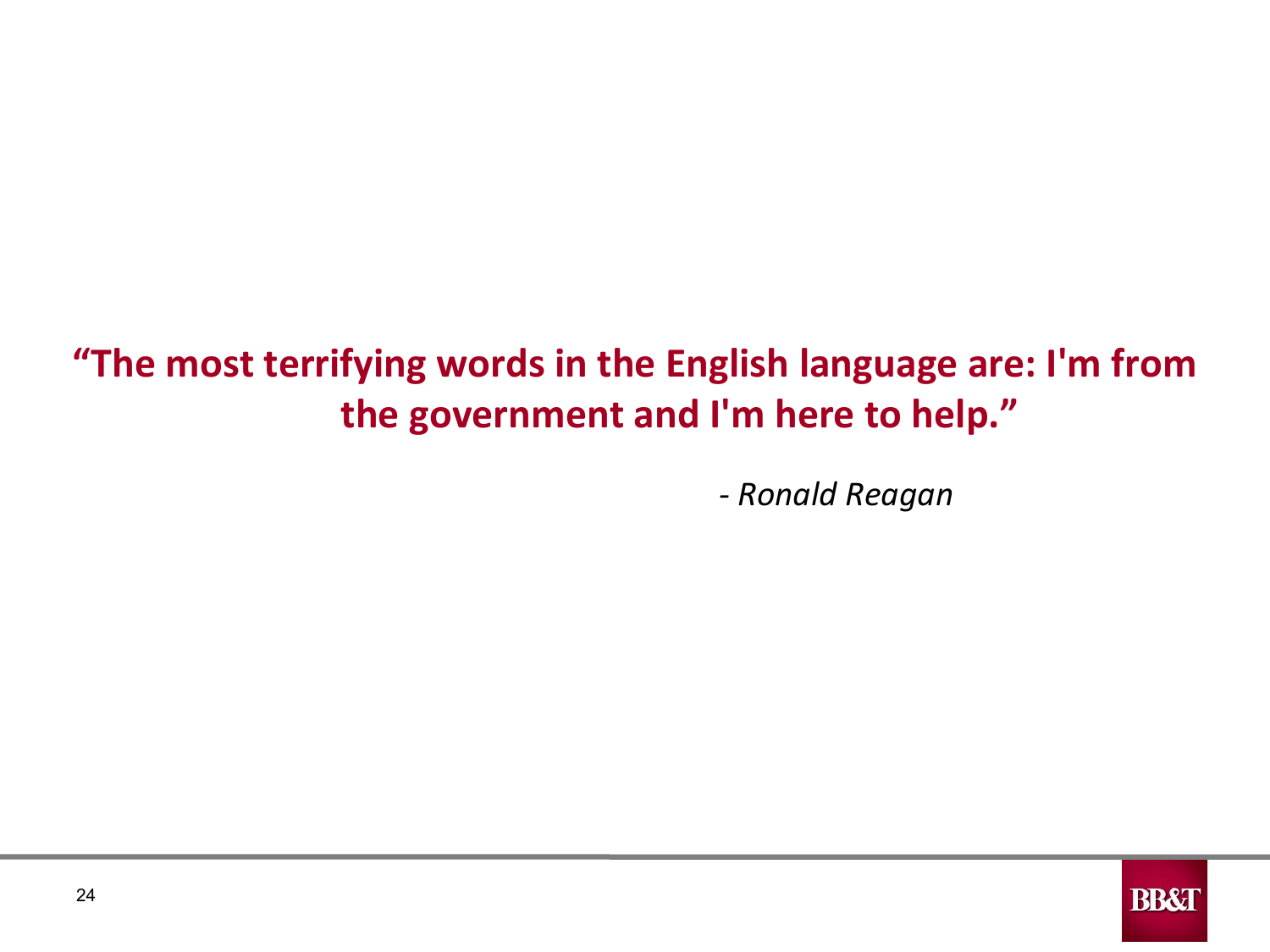#### *U.S. Tax Policy*

- Corporate Taxes globally competitive
	- Tax inversion stopped?
- The top one-tenth of 1% of individual taxpayers pay 20% of federal income taxes / the top 1% pay 43.6%\*
	- ‒ Taxpayer Flight?

# **"There's plenty of money in this city. It's just in the wrong hands"**  *- NYC Mayor Bill de Blasio*

• In the latest fiscal year "Wall Street" paid 7% of NYC taxes\*\*

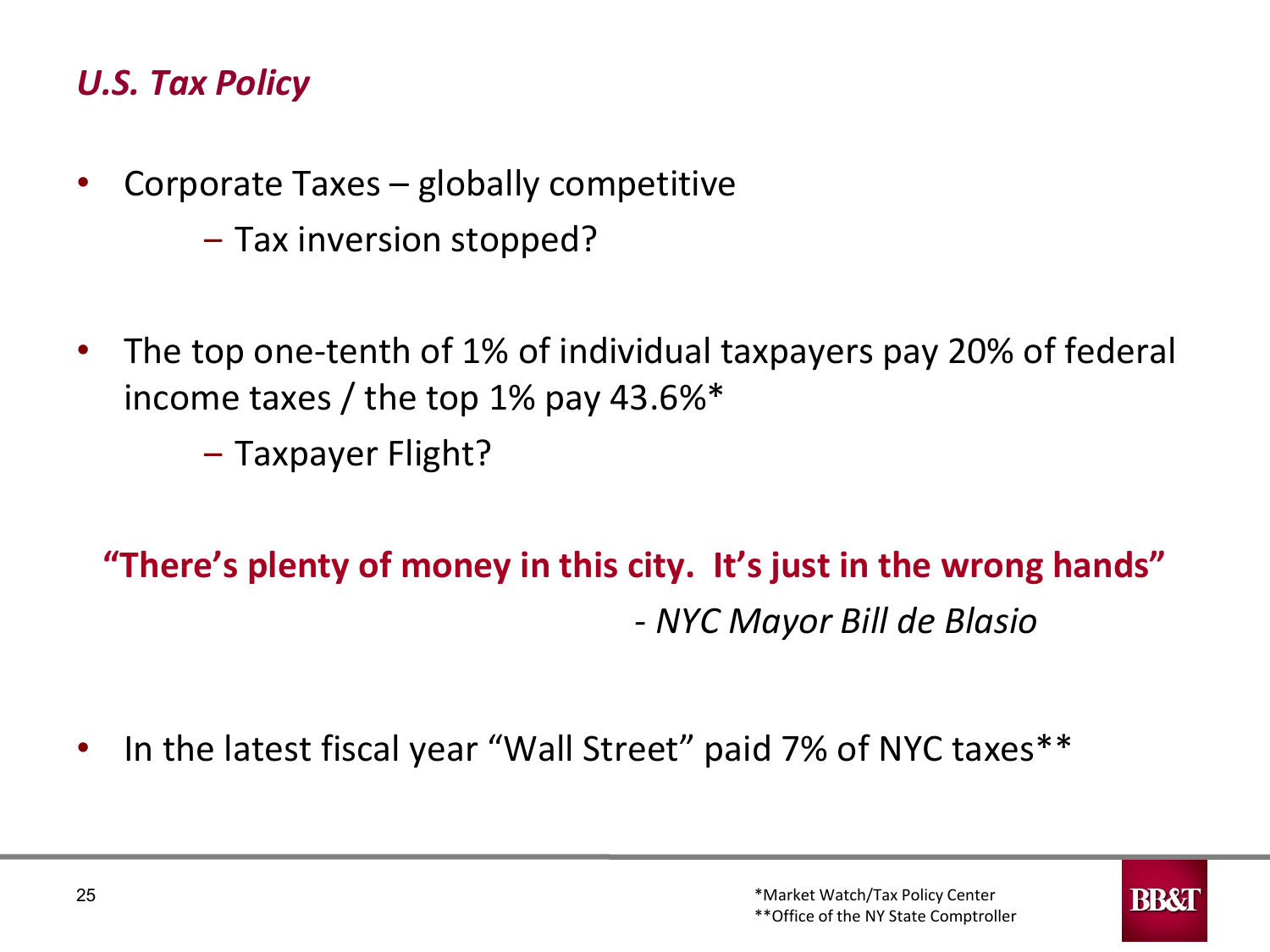#### *U.S. Tax Policy*

- Between 2012 and 2015 (the most recent data)\*:
	- ‒ \$13.6 billion in adjusted gross income left Illinois
	- ‒ \$8.5 billion in adjusted gross income left New Jersey
	- ‒ \$6.2 billion in adjusted gross income left Connecticut
	- ‒ \$39.3 billion in adjusted gross income moved to Florida
- Over the past decade 3.5 million Americans have relocated from high tax states to low tax states\*\*:
	- ‒ 2.2 million have left New York and California
	- ‒ 2.25 million have moved to Texas and Florida

**"For a nation to try and tax itself into prosperity is like someone standing in a bucket and trying to lift themselves up by the handle."** 

*- Winston Churchill*

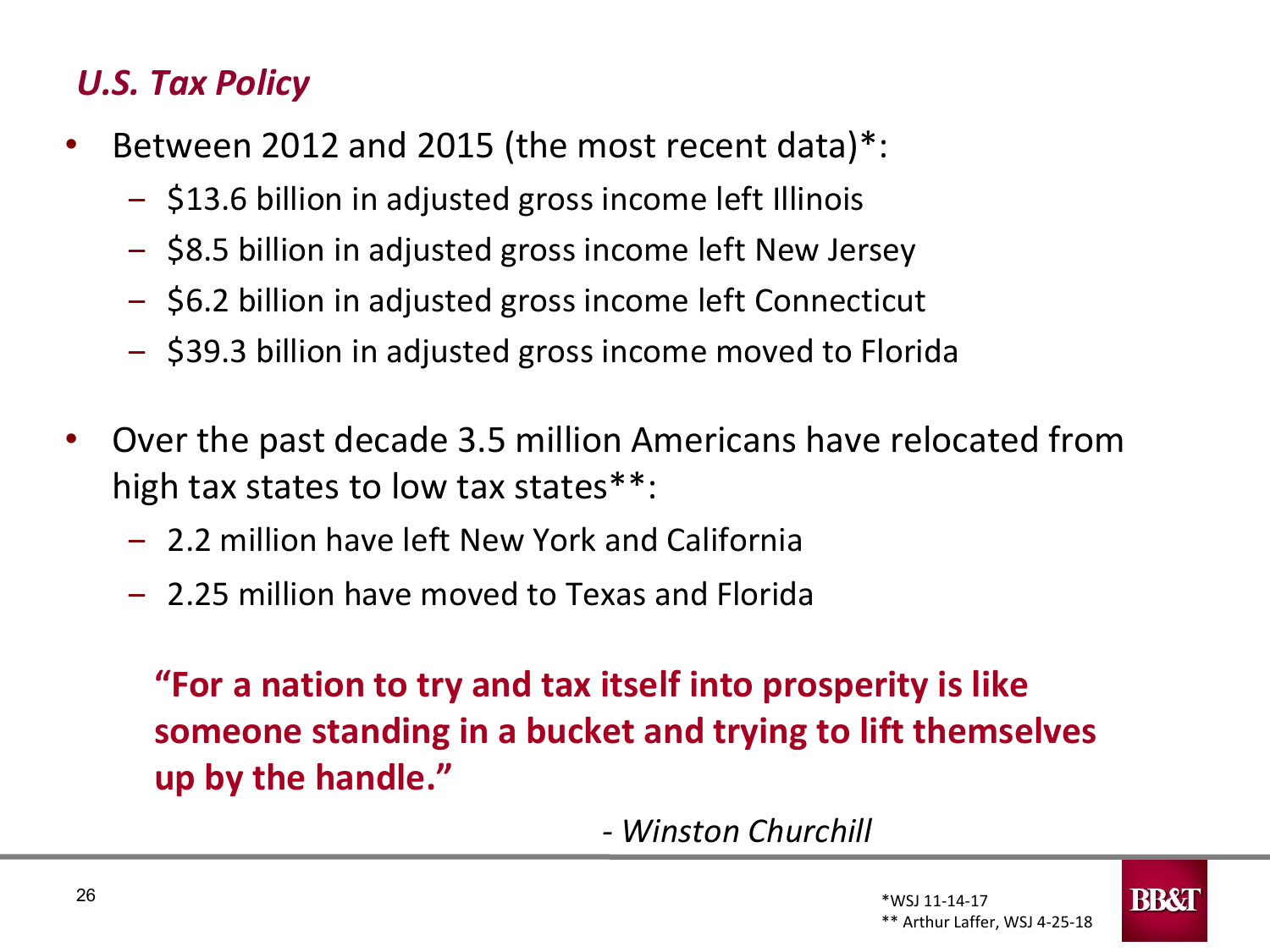#### *U.S. Trade Policy*

In 2018 the U.S. trade deficit was \$810 billion, \$375 billion (46%) was with China; The next largest deficits were with Mexico, Japan and Germany, \$205 billion total (25%)\*

**"The real significance of the revised trade agreement with Canada and Mexico is what comes next. The U.S. should now follow this template with its Asia-Pacific trading partners, to revive the dream of building a new, rules based trading block to counter China."** 

*- Aaron Back, WSJ Heard on the Street*

**"For the only way in which a durable peace can be created is by world-wide restoration of economic activity and international trade."** 

*- James Forrestal*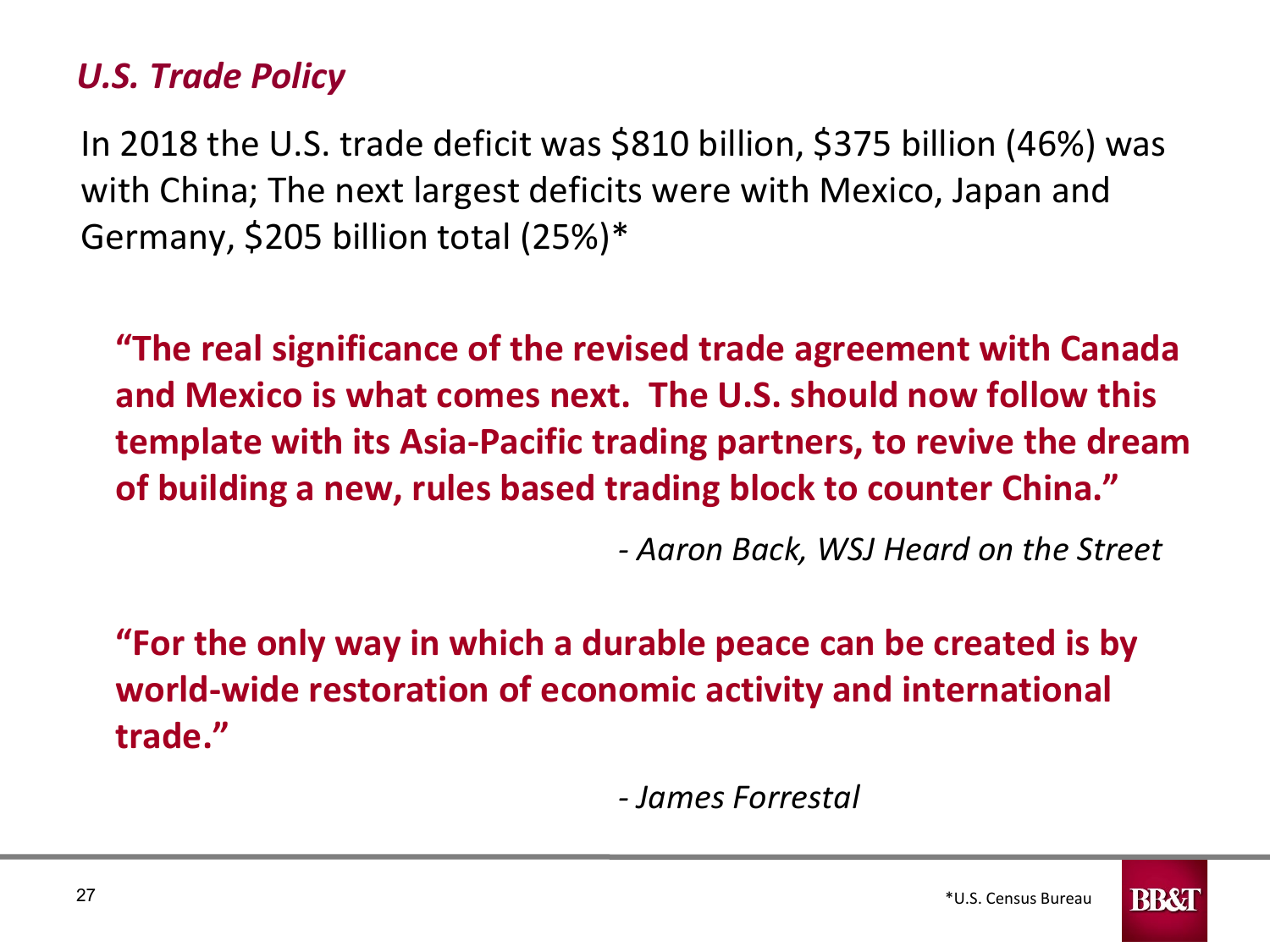# **"Some calamities - the 1929 stock market crash, Pearl Harbor, 9/11 - have come like summer lightning, as bolts from the blue. The looming crisis of America's Ponzi entitlement structure is different. Driven by the demographics of an aging population, its causes, timing and scope are known".**

*- George Will*

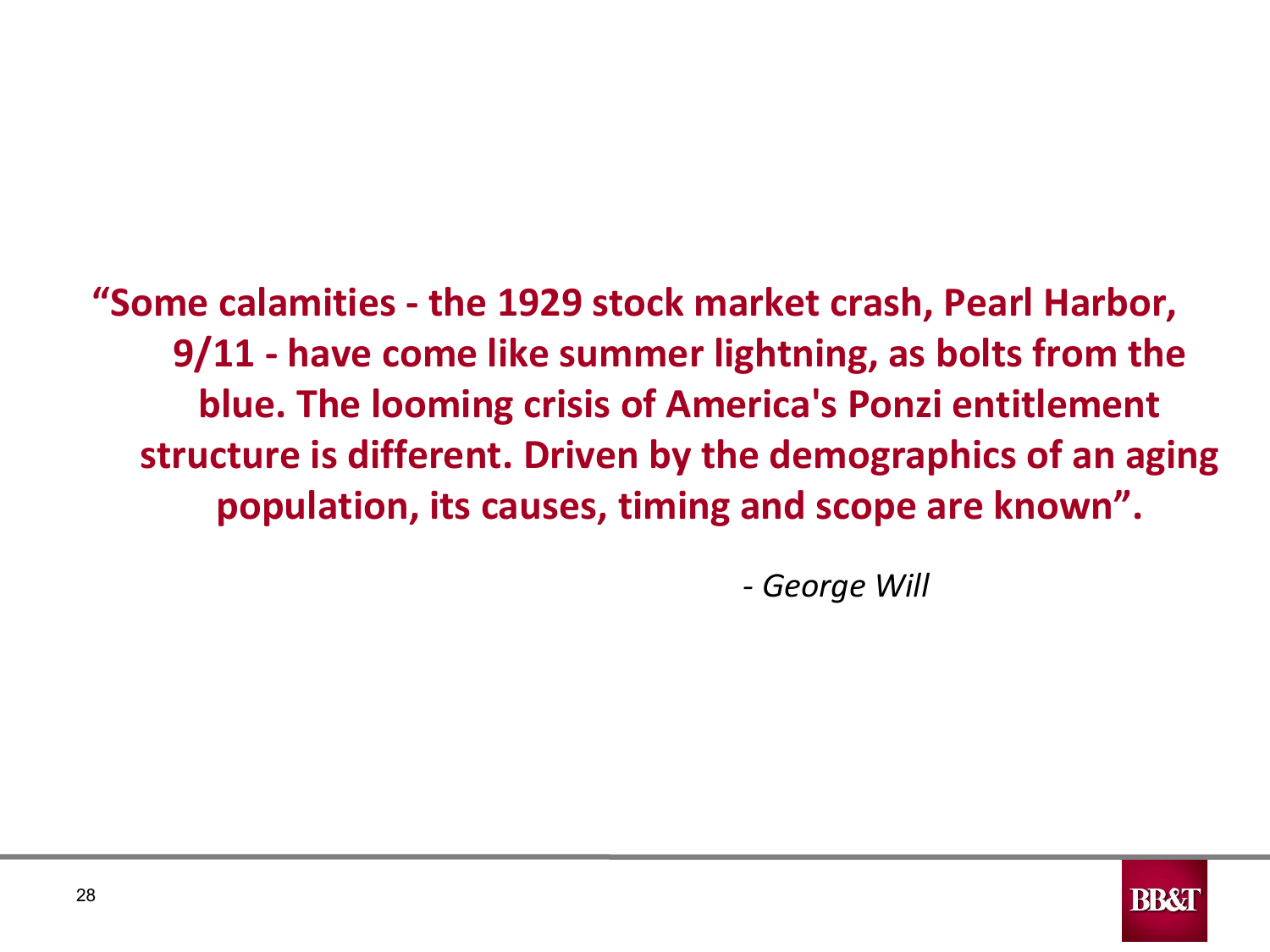#### *U.S. Government Programs*

- Social Security
	- In 1900 there were 10 people under 18 for every 1 over 65. Today that number is 1.6 and will go under 1 in 2042.\* Social Security utilized the trust fund in 2018 to pay benefits, and the trust fund is projected to run out in 2034\*\*
- Student Lending
	- ‒ \$1.5 trillion in student debt / 10.7% default rate\*\*\* A majority of borrowers who left school owing over \$50,000 had failed to repay any of the debt after four years.\*\*\*\* After a steady increase in supply and pricing power, US demographics are causing pricing power to decrease, signaling a decline in the real cost of college at many schools.

\*\*\*\* Brookings Institution

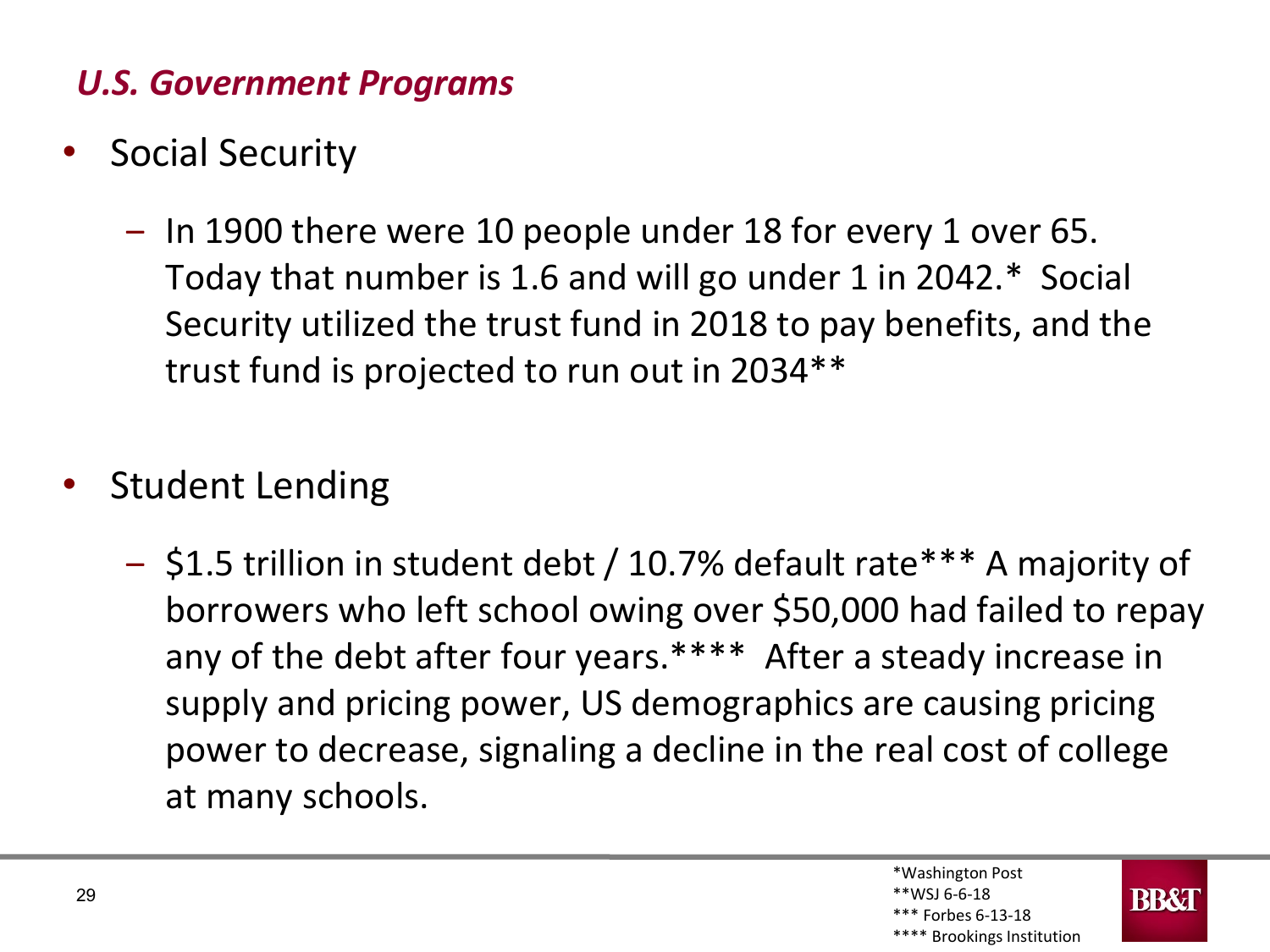#### *U.S. Government Programs*

- Mass Transit\*
	- In 1964 Congress created incentives for government to get involved, and in 10 years mass transit ceased to exist as a profitmaking business. Today, the use of mass transit has declined from 287 trips per urban resident in 1920 to 38 in 2017 while the cost of subsidies has risen to \$50 billion from \$2 billion in 1970.
- Healthcare\*\*
	- ‒ The United States spends twice as much per capita as the average OECD country, \$10,224. 8.5% of GDP in Government Spending and 8.8% of GDP in private spending (17.3% total). According to the Central Intelligence Agency\*\*\* U.S. life expectancy ranks 43rd in the world, right behind Turks & Caicos.

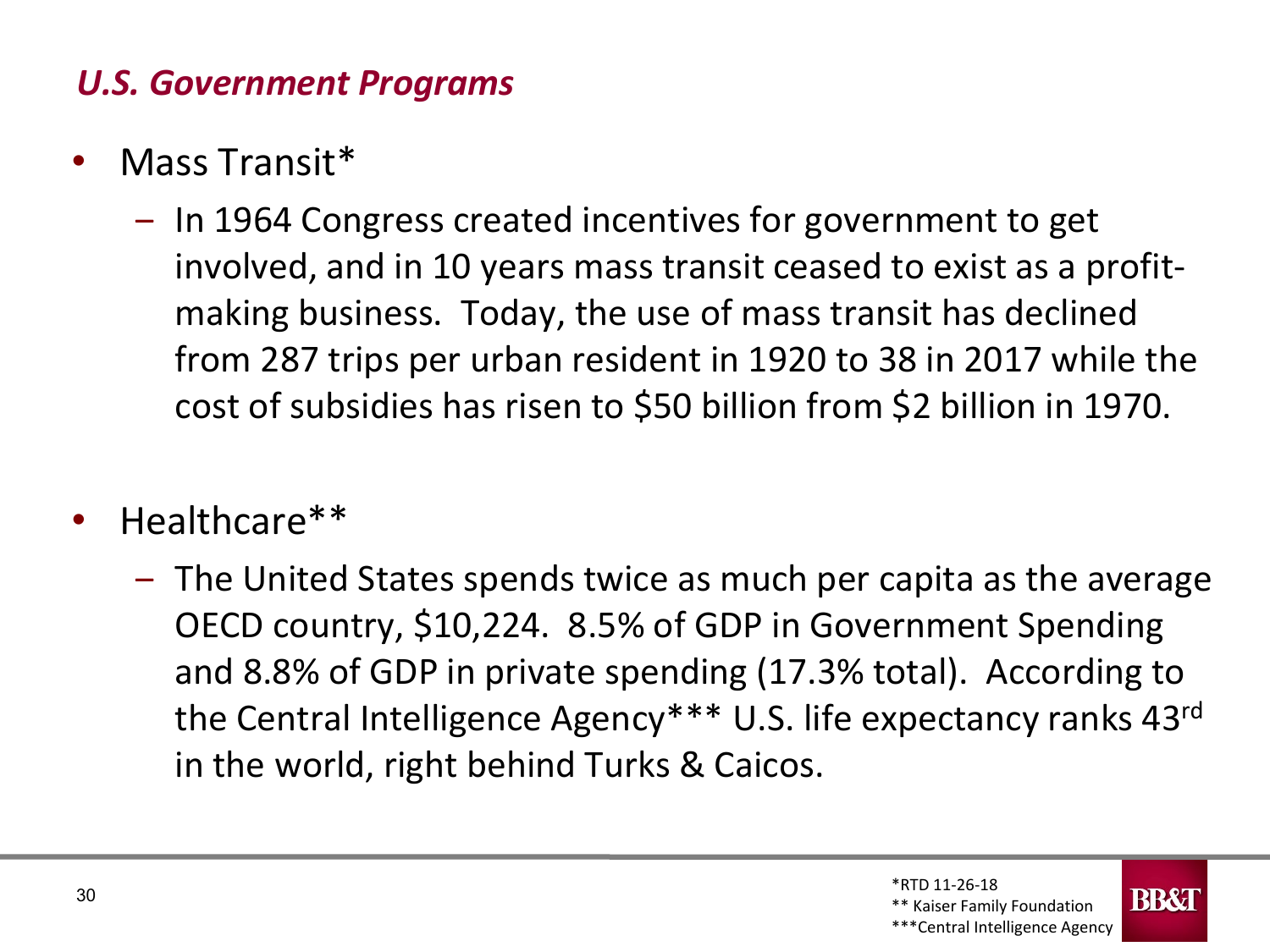### *2020 Election / Global Economy*

• USSR / Japan / China

# **"The inherent vice of capitalism is the unequal sharing of blessings; the inherent virtue of socialism is the equal sharing of miseries"** *- Winston Churchill*

**"The problem with socialism is you eventually run out of other people's money"** *- Margaret Thatcher*

• Never underestimate the "Invisible Hand" – Adam Smith and the "Wealth of Nations"

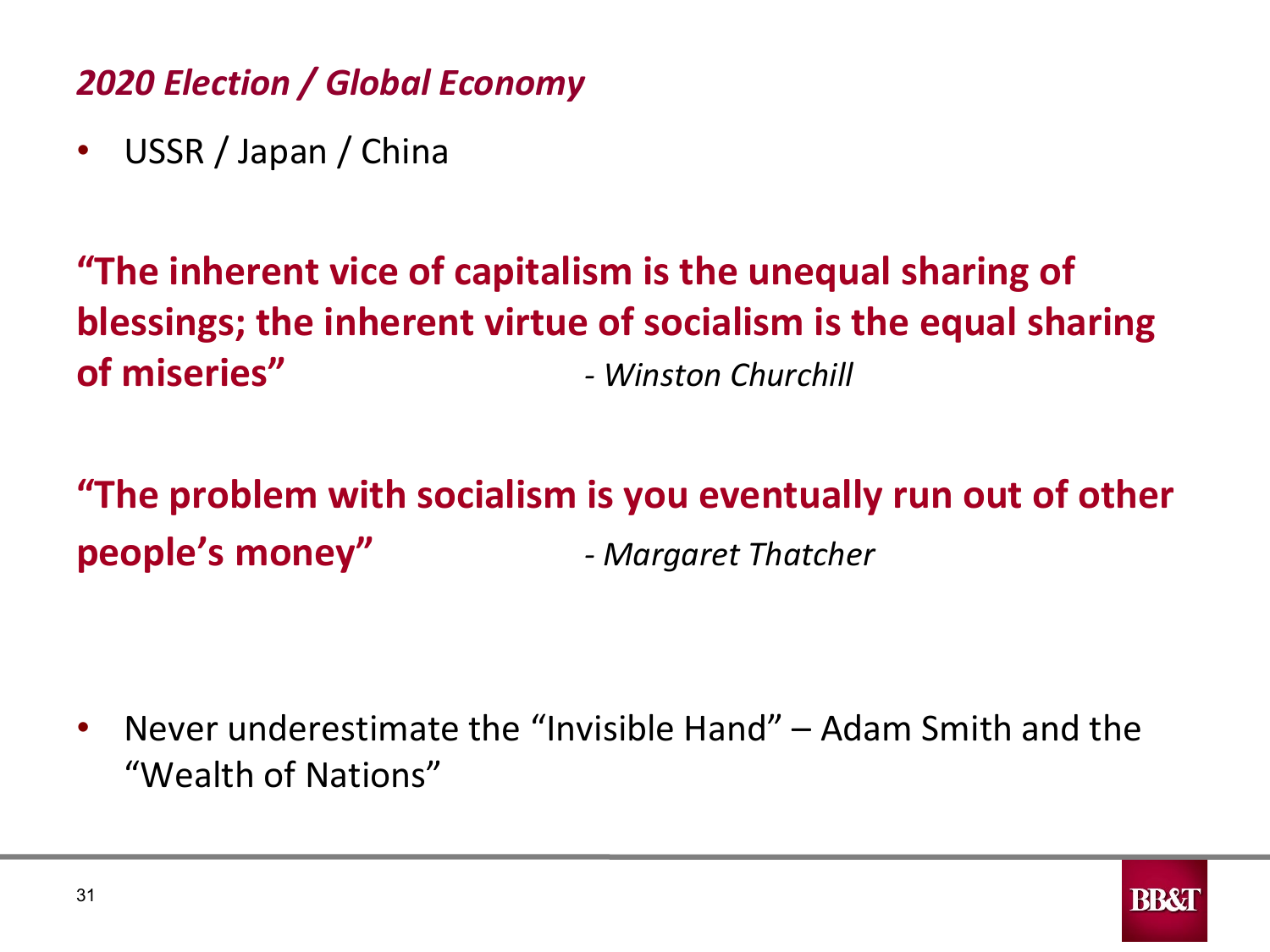# **"Those who refuse to learn from history are doomed to repeat it."**

- *George Satayana*

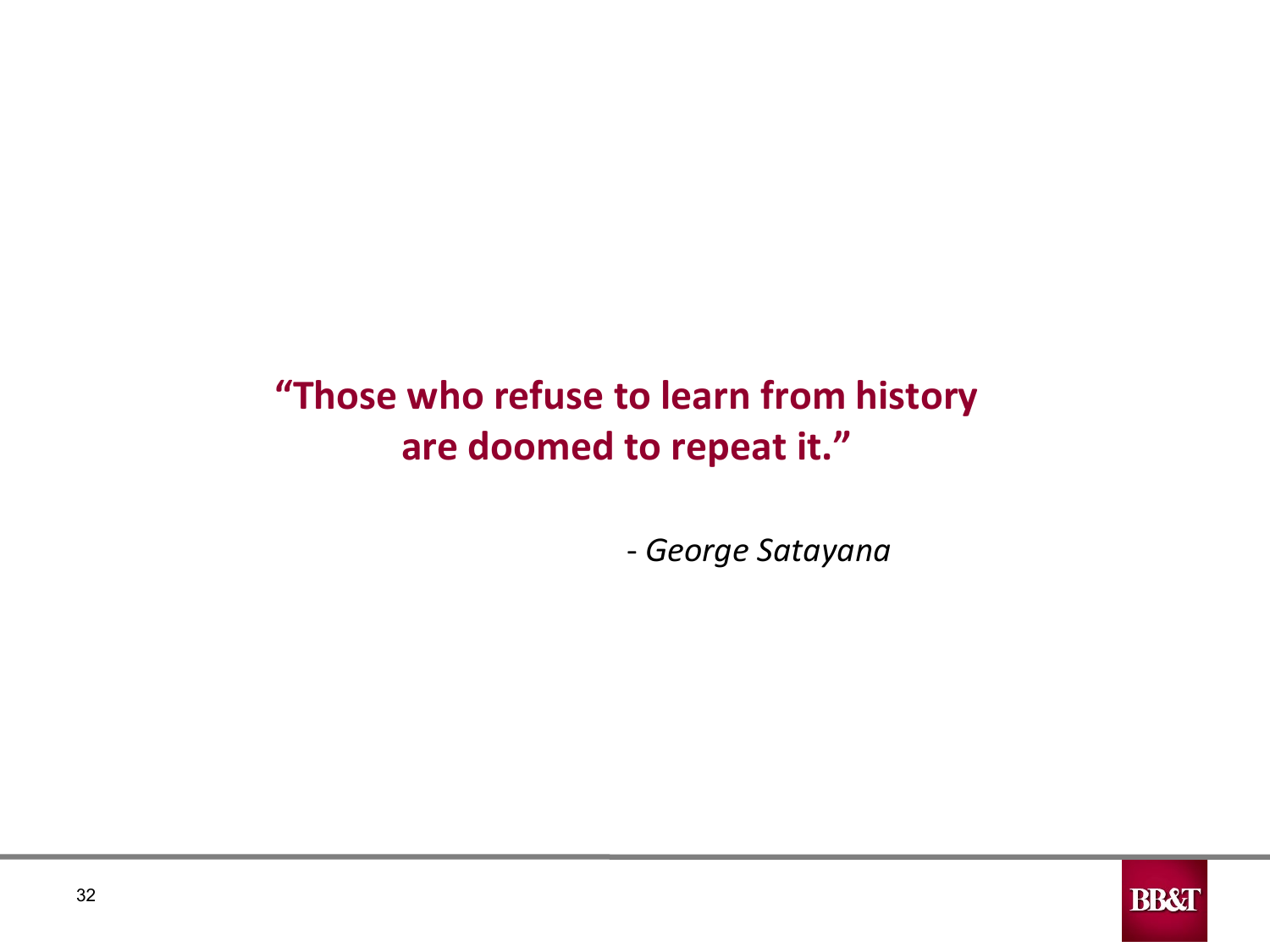#### *U.S. Government Borrowing*



**BB&T**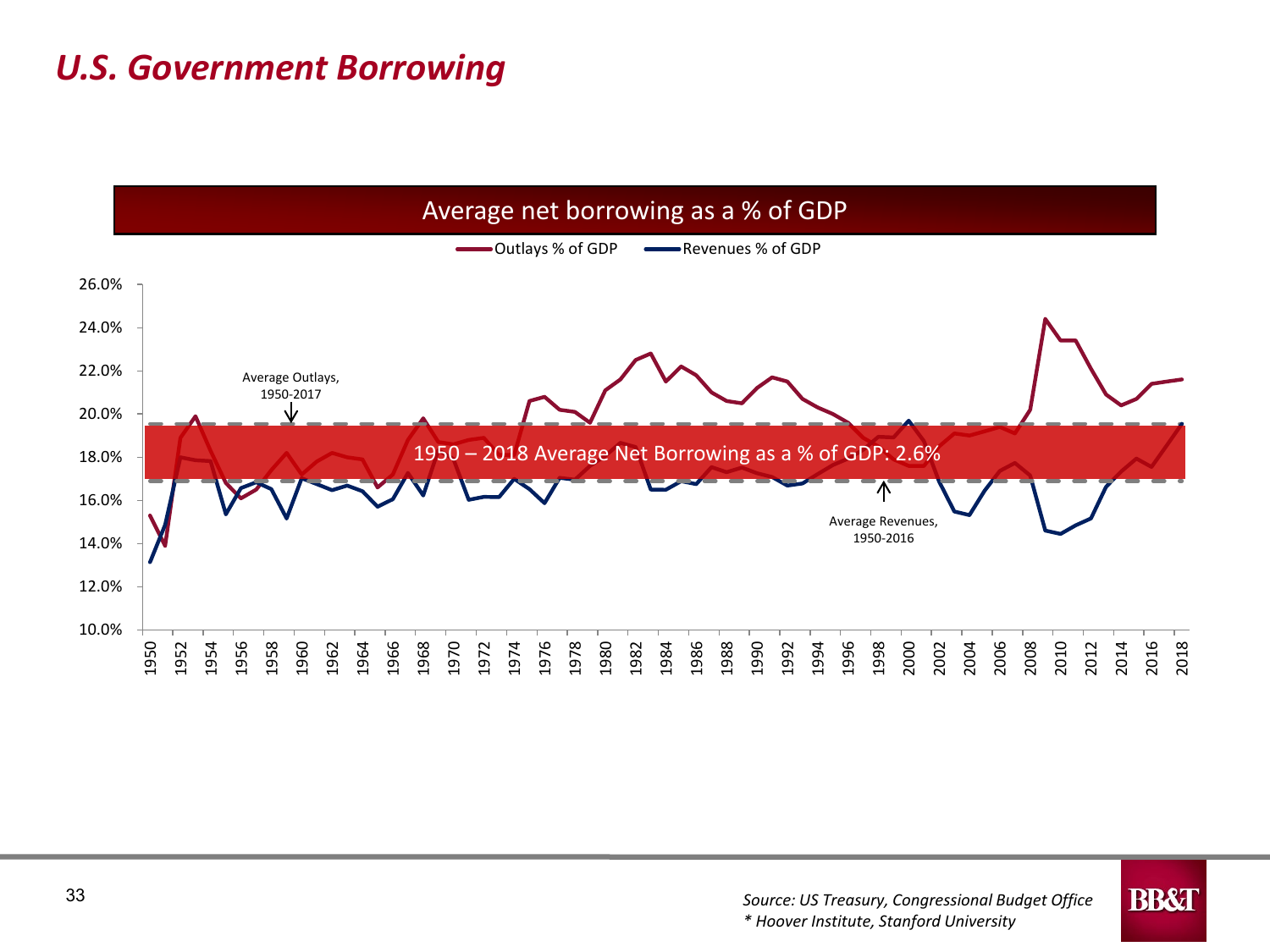#### *Global Economy*

- The United States is back on top as the most competitive country in the world according to the World Economic Forum\*:
	- ‒ Strengths Competitive Labor Market / Entrepreneurial Culture / Higher Education / Market Size / Innovation / Technological Capabilities / Financial System
	- ‒ Threats Trade War / Healthy Lifestyle / Technology Penetration

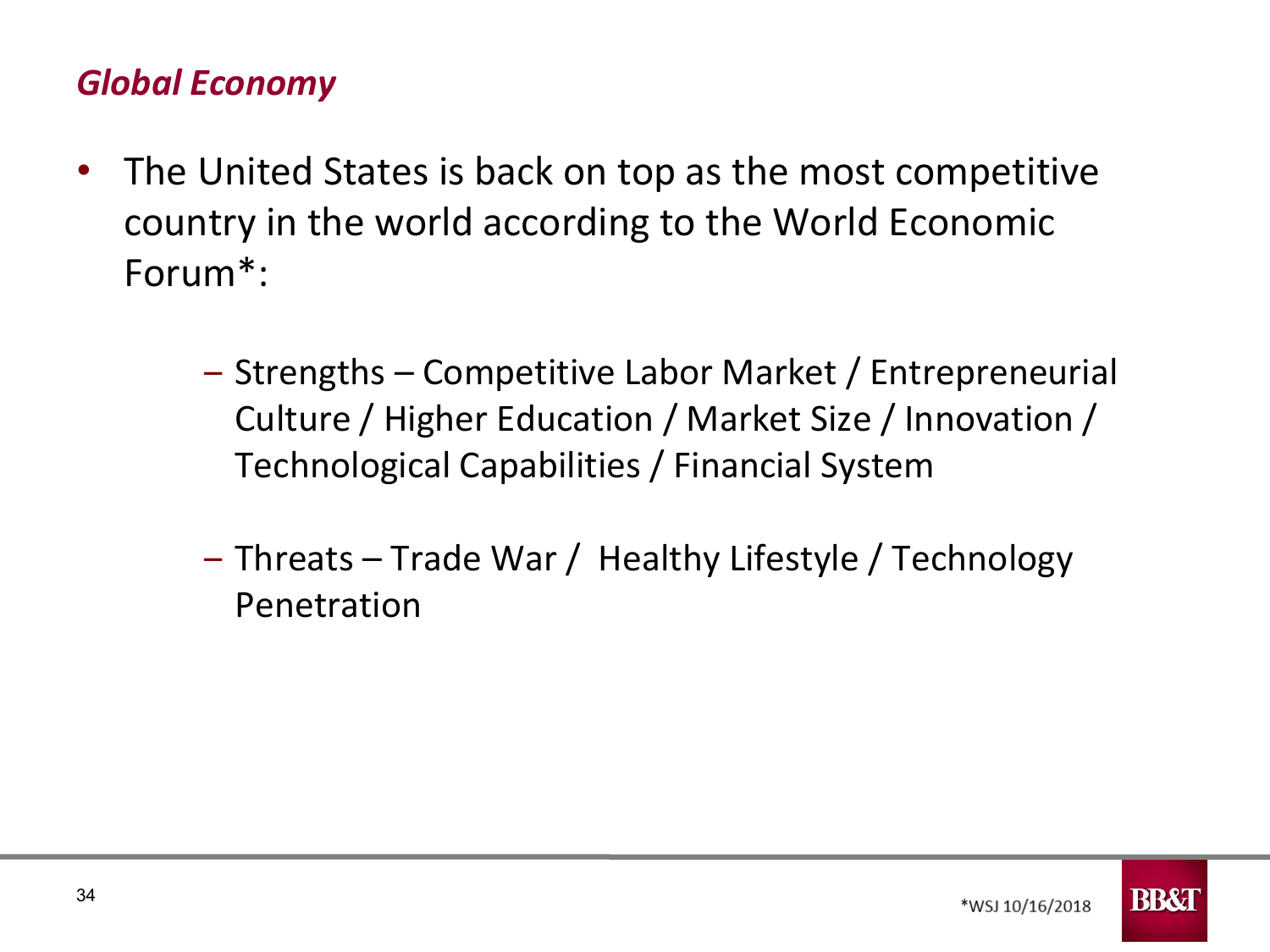"The problems of the world cannot possibly be solved by skeptics or cynics, whose horizons are limited by the obvious realities. We need men (and women) who can dream of things that never were, and ask why not."

*- John F. Kennedy*